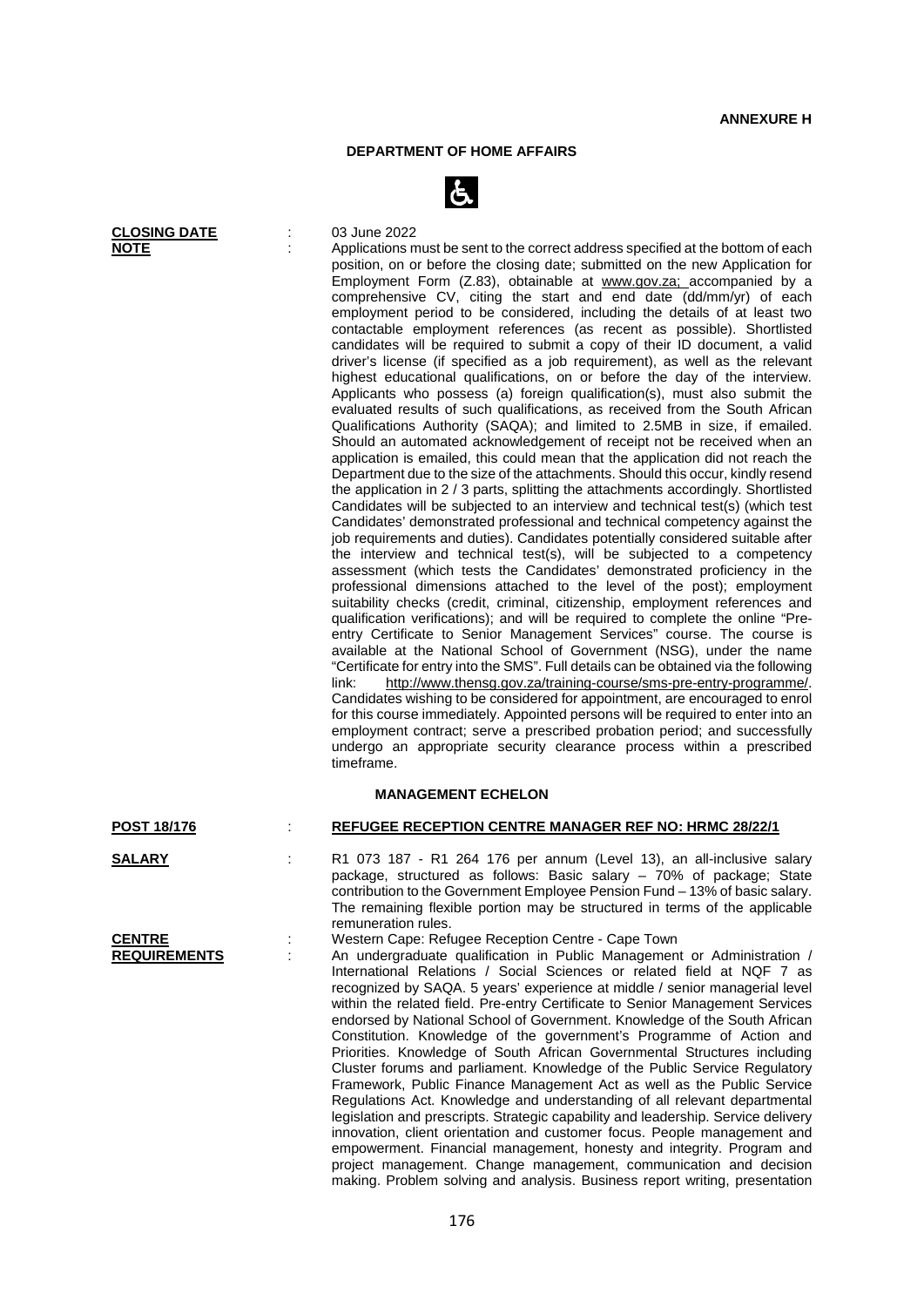and interpersonal skills. Planning and organizing. Influencing and networking. Commercial and negotiation skills. Computer literacy.

**DUTIES** The successful candidate will be responsible for, amongst others, the following specific tasks: Manage the operations at the Refugee Reception Centre. Ensure effective and efficient service delivery in the Refugee Reception Centre. Ensure the effective implementation of standard operating procedures in the processing of asylum seeking applications. Ensure quality of decision taken in refusal / acceptance of asylum seeking applications. Ensure coordination of information and monitor statistics with regards to the issuing of asylum seeking applications. Monitor and evaluate compliance with the purpose for which asylum seeking permits were granted to applicant. Manage relevant projects and programs including public campaigns on documentation used by refugees. Liaise with the Standing Committee for Refugee Affairs (SCRA) and Refugee Appeal Board (RAASA) on refugee matters. Management stakeholder relations in the Refugee Reception center. Manage the development and implementation of policies, procedures, directives and regulations. Coordinate in development of the business plan for the office and ensure effective prioritization and resource planning. Coordinate and monitor on the delivery of the business plan against the agreed objectives and timeframes. Report on the performance of the sub-directorate against the business plan to the Director. Develop professional expertise within the subdirectorate and keep abreast of stakeholder management trends and new developments. Provide advice and guidance on stakeholder forums matters. Ensure the implementation of innovative initiatives within the unit. Develop and review campaign policies and code of practice for the unit. Implement governance processes, framework and procedures. Ensure compliance with all audit requirements, quality and risk management frameworks, standards and procedures. Monitor and ensure compliance with legislation, regulation and DHA policies and procedures. Ensure effective and effective application and utilisation of resources within the Directorate. Implement effective talent management including acquisition. Retention and development of talent. Implement effective Performance Management of all staff reporting to the Deputy Director. Ensure the effective utilisation of technology infrastructure within the functional units. Manage leave and other Human Resources administration requirements within the units. Review and ensure effective workflow and capacity planning. Encourage, reward and propagate a culture of the customer focus, empowerment, counter corruption and service delivery. Establish, maintain and ensure a good working relationship with the department and relevant stakeholders. Establish contact with all stakeholders on matters relating to implementation of the campaign. Ensure a good and healthy relationship with Directorate and all relevant stakeholders. Participate and contribute to relevant cluster and forums regarding matters relating to implementation of campaign. Develop relationships across diverse group groups of stakeholders. Manage interdepartmental relations especially with municipalities in order to advance and promote the objectives of the campaign. Constant liaison and networking with relevant stakeholders. Manage physical, human and financial resources. Ensure that budget spending is maximized in line with strategic objective. Monitor and report on the utilization of equipments. Ensure that the preparations of the budget are in line with strategic plans & department objectives. Ensure proper implementation of the budget by monitoring, projecting & reporting on expenditure. Coordinate memorandum of understanding, service level agreements and expenditure review. Ensure capacity and development of staff. Enhance and maintain employee motivation and cultivate a culture of performance management. Ensure that the Division is adequately staffed. Evaluate and monitor performance and appraisal of employees.

**ENQUIRIES** : Mr M Madumisa Tel No: (012) 406 2543<br>**APPLICATIONS** : Email to: imsrecruitment@dha.gov.za Email to: [imsrecruitment@dha.gov.za](mailto:imsrecruitment@dha.gov.za)

**NOTE** : Quoting the relevant reference number, direct your comprehensive CV, citing the start and end date (dd/mm/yr) of each employment period to be considered, copies of qualifications, ID and a valid drivers' license where applicable, together with an Application for Employment Form (New Z.83), obtainable from any Public Service department or at *[www.gov.za](http://www.gov.za/)*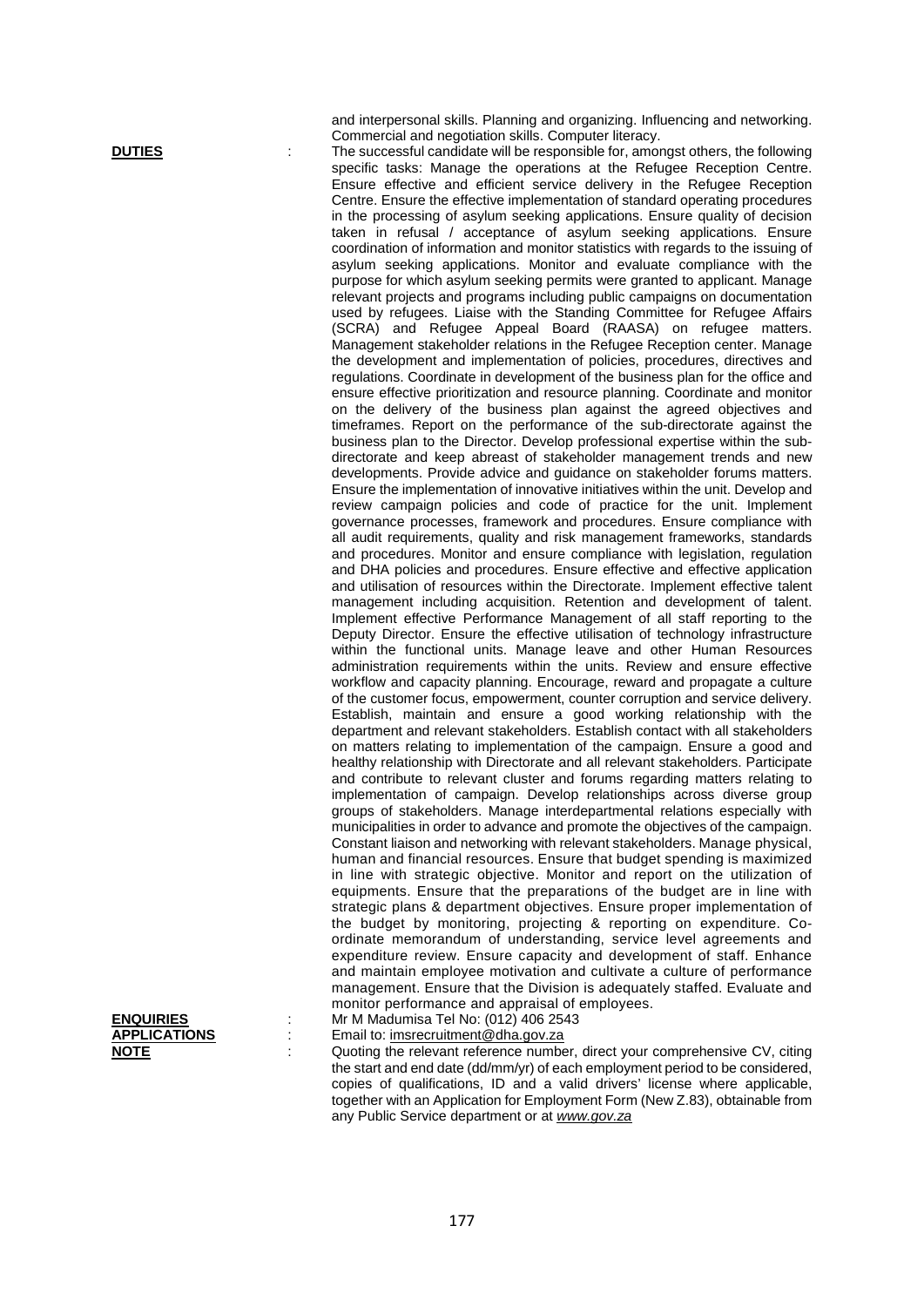| <b>POST 18/177</b>  | SPECIALIST: BUSINESS PROCESS ENGINEER REF NO: HRMC 28/22/2                                                                                               |
|---------------------|----------------------------------------------------------------------------------------------------------------------------------------------------------|
|                     | <b>Branch: Information Services</b>                                                                                                                      |
|                     | <b>Chief Directorate: Applications Management</b>                                                                                                        |
| <b>SALARY</b>       | R744 255 - R876 705 per annum (Level 11), all-inclusive salary package                                                                                   |
| <b>CENTRE</b>       | Head Office, Pretoria                                                                                                                                    |
| <b>REQUIREMENTS</b> | An undergraduate qualification in Information Technology / Business                                                                                      |
|                     | Management at NQF Level 6 as recognized by SAQA. Minimum of 3 years'                                                                                     |
|                     | experience in Process Engineering and Re-engineering environment as well                                                                                 |
|                     | as Business Analyst experience. Proven experience of process management,                                                                                 |
|                     | engineering and design. Experience in developing strategies for IT itself related                                                                        |
|                     | to enabling and sustaining IT strategies for the business. Experience in running                                                                         |
|                     | and leading transformation programs and / or work-stream within a programme                                                                              |
|                     | relative to methods improvement. Knowledge of the State Information                                                                                      |
|                     | Technology Agency Act 88 of 1998. Knowledge of development methodology                                                                                   |
|                     | and processes, System Development Life Cycle (SDLC) and Data Modelling.                                                                                  |
|                     | Knowledge of Minimum Information Security standards (MISS) and Minimum<br>Interoperability Standards (MIOS). Knowledge of Public Service Regulatory      |
|                     | Framework. Knowledge of the Departmental Legislations and Prescripts.                                                                                    |
|                     | Knowledge and application of the GITO Requirements and Frameworks. Client                                                                                |
|                     | orientation and customer focus. Computer literacy. People Management and                                                                                 |
|                     | empowerment. Financial, Change and Project Management. Business                                                                                          |
|                     | management and decision making. Communication. Conceptual thinking                                                                                       |
|                     | ability. Strong analytical, numerical, interpersonal and research skills. A valid                                                                        |
|                     | drivers' license, willingness to travel and work extended hours.                                                                                         |
| <b>DUTIES</b>       | The successful candidate will be responsible for, amongst others, the following                                                                          |
|                     | specific tasks: Coordinate, evaluate and monitor re- engineering processes.<br>Analyse process improvement and re-engineering methodologies and          |
|                     | principles to conduct process modernization. Identify processes to be re-                                                                                |
|                     | engineered and develop re- engineering strategies. Conduct system                                                                                        |
|                     | integrations for critical subsystems in the organisation. Oversee Data models                                                                            |
|                     | and database integrations exercises. Provide support for transitioning existing                                                                          |
|                     | organizations or project teams in accomplishing the organization's goals and                                                                             |
|                     | objectives. Demonstrate experience and leadership in organisational change                                                                               |
|                     | programmes. Facilitate the activity and data modelling, define workflows                                                                                 |
|                     | through IT Process landscape and identify best practices. Ensure improvement<br>opportunities and plan the implementation of the new business processes. |
|                     | Provide guidance on how to identify, assess, diagnose and deliver method of                                                                              |
|                     | improvement. Lead process engineering through transformation / continuous                                                                                |
|                     | improvement effort. Manage and implement re- engineering programmes.                                                                                     |
|                     | Defines project scope and objectives, presents assessment of current business                                                                            |
|                     | processes, identifies and recommends potential interventions. Liaise with                                                                                |
|                     | project team and IT technical partners regarding the re- engineering process.                                                                            |
|                     | Leads the re- engineering process design projects. Presents deliverables for                                                                             |
|                     | quality control inspections on business process engineering. Ensure the                                                                                  |
|                     | implementation of effective risk and compliance management practices.<br>Ensure compliance to all relevant regulatory, internal and external compliance  |
|                     | requirements. Report on all risk and financial indicators including e.g. financial                                                                       |
|                     | losses, overpayment, etc. according to required format. Interpret and                                                                                    |
|                     | implement all organisational circulars, policy and other communications that                                                                             |
|                     | impact on the operation of the business Unit. Ensure compliance with all duties                                                                          |
|                     | of the employer in terms of the applicable legislative framework falling within                                                                          |
|                     | office duties. Demonstrate skills and proficiency in process engineering (new                                                                            |
|                     | and enhanced process and/or workflows). Establish and implement a quality                                                                                |
|                     | control, norms and standards framework for human resource stakeholder                                                                                    |
|                     | interaction and service. Manage human, financial and physical resource within                                                                            |
|                     | the Unit. Report on the performance of the unit against operational plan,<br>business requirements and targets. Manage financial resources of            |
|                     | programmes, asset management and projects in accordance with Public                                                                                      |
|                     | Finance Management Act, Supply Chain and procurement framework. Provide                                                                                  |
|                     | process guidance, expertise and mentoring to engineering team. Identify and                                                                              |
|                     | monitor financial risks in relation to the projects in the Unit.                                                                                         |
| <u>ENQUIRIES</u>    | Mr T Kunene Tel No: (012) 406 2565                                                                                                                       |
| <b>APPLICATIONS</b> | Direct applications to the Department of Home Affairs Office as follows:-Head                                                                            |
|                     | Office: Postal Address: Private Bag X114, Pretoria, 0001. Physical Address:                                                                              |
|                     |                                                                                                                                                          |

**OTHER POSTS**

## 178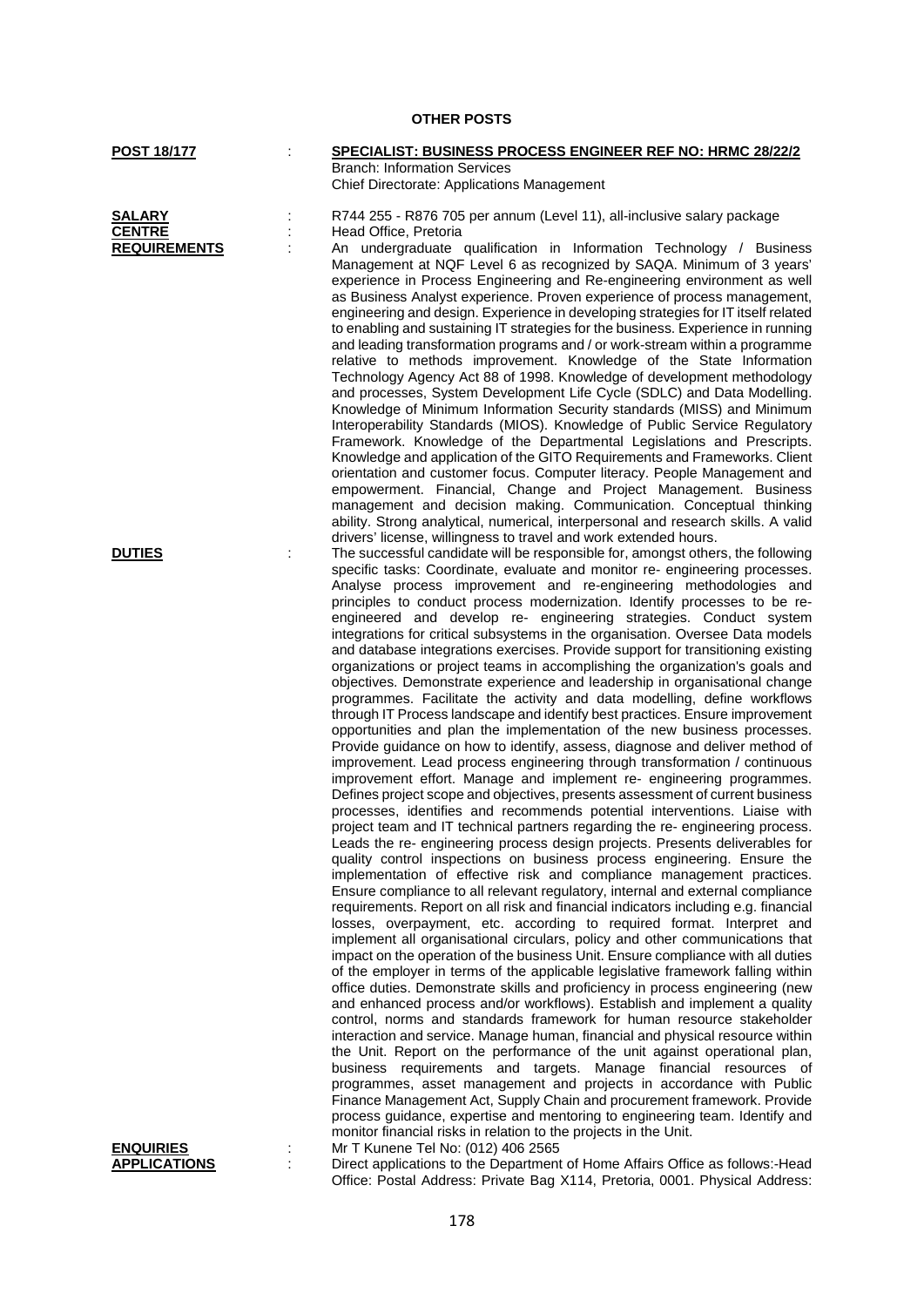|                                                       |   | 230 Johannes Ramokhoase (Proes) street, Cnr Thabo Sehume (Andries)<br>street, Pretoria, 0001<br>Quoting the relevant reference number, direct your comprehensive CV, citing                                                                                                                                                                                                                                                                                                                                                                                                                                                                                                                                                                                                                                                                                                                                                                                                                                                                                                                                                                                                                                                                                                                                                                                                                                                                                                                                                                                                                                                                                                                                                                                                                                                                                                                                                                                                                                                                                                                                                                                                                                                         |
|-------------------------------------------------------|---|-------------------------------------------------------------------------------------------------------------------------------------------------------------------------------------------------------------------------------------------------------------------------------------------------------------------------------------------------------------------------------------------------------------------------------------------------------------------------------------------------------------------------------------------------------------------------------------------------------------------------------------------------------------------------------------------------------------------------------------------------------------------------------------------------------------------------------------------------------------------------------------------------------------------------------------------------------------------------------------------------------------------------------------------------------------------------------------------------------------------------------------------------------------------------------------------------------------------------------------------------------------------------------------------------------------------------------------------------------------------------------------------------------------------------------------------------------------------------------------------------------------------------------------------------------------------------------------------------------------------------------------------------------------------------------------------------------------------------------------------------------------------------------------------------------------------------------------------------------------------------------------------------------------------------------------------------------------------------------------------------------------------------------------------------------------------------------------------------------------------------------------------------------------------------------------------------------------------------------------|
| <u>NOTE</u>                                           |   | the start and end date (dd/mm/yr) of each employment period to be considered,<br>copies of qualifications, ID and a valid drivers' license where applicable,<br>together with an Application for Employment Form (New Z.83), obtainable from<br>any Public Service department or at www.gov.za                                                                                                                                                                                                                                                                                                                                                                                                                                                                                                                                                                                                                                                                                                                                                                                                                                                                                                                                                                                                                                                                                                                                                                                                                                                                                                                                                                                                                                                                                                                                                                                                                                                                                                                                                                                                                                                                                                                                      |
| <b>POST 18/178</b>                                    |   | <b>SPECIALIST: PROGRAMMER REF NO: HRMC 28/22/3</b><br><b>Branch: Information Services</b><br>Chief Directorate: Application Maintenance and Support                                                                                                                                                                                                                                                                                                                                                                                                                                                                                                                                                                                                                                                                                                                                                                                                                                                                                                                                                                                                                                                                                                                                                                                                                                                                                                                                                                                                                                                                                                                                                                                                                                                                                                                                                                                                                                                                                                                                                                                                                                                                                 |
| <b>SALARY</b><br><b>CENTRE</b><br><b>REQUIREMENTS</b> |   | R744 255 - R876 705 per annum (Level 11), all-inclusive salary package<br>Head Office, Pretoria<br>An undergraduate qualification in Information Technology or related at NQF<br>level 6 as recognised by SAQA. 5 years' experience in database administration<br>of technology-based solutions and supervisory. Functional experience in<br>administering Microsoft SQL server and Oracle databases. Experience in SQL<br>Server Integration Services (SSIS), SQL Server Reporting Services (SSRS)<br>and SQL Server Analysis Services (SSAS). Experience in ETL (Extract-<br>Transform-Load) development / data integration. Experience in SQL Server<br>Clustering and HA technologies including mirroring, log shipping, failover<br>cluster and various replication technologies would be an advantage.<br>Experience participating in a team that is using Agile methodologies and tools.<br>Sound understanding of application development, maintenance and support.<br>Sound knowledge and application of the GITO Requirements and Frameworks.<br>Knowledge of the E government policy framework consultation paper<br>developed by GITO. Sound knowledge of the National Strategic Intelligence<br>Act. Knowledge of other databases like MySQL and Oracle. Sound knowledge<br>of programming languages and databases. Understanding of project<br>management processes. Knowledge of State of Information Technology Act<br>(SITA). Capability and leadership. Business continuity, project management,<br>service delivery and innovation. Expenditure management. Excellent time<br>management skills. People management. Client orientation, sound persuading<br>and influencing. Excellent verbal and written communication skills, including<br>communicating technical issues to non-technical issues audiences. Problem<br>solving and analysis. Ability to brief all management levels. Ability to work<br>independently and collaboratively in a team environment. Strong critical<br>thinking and problem solving skills. Computer coding / programming.<br>Troubleshooting. Computers and systems. A valid drivers' license and<br>willingness to travel. On-call and working extended hours may be required. |
| <b>DUTIES</b>                                         | ÷ | The successful candidate will be responsible for, amongst others, the following<br>specific tasks: Coordinate and implement the design and programming of<br>systems and processes. Coordinate and implement of each program in<br>comparison to the costs of the application's maintenance and operations.<br>Design workflow charts and diagrams that describe input, output and logical<br>operation and convert them into series of instructions coded in a computer<br>language. Coordinate and recommend on cost by identifying duplication,<br>redundancy and which programs can be replaced. Coordinate and maintain<br>quality and expected lifespan of programming systems. Coordinate<br>programming request, reports in relation to the cost to own and the business<br>value delivered. Participate in the development of programming strategies on<br>future development and enhancements. Conduct programming specifications<br>and evaluation. Establish and implement programming specification per<br>business requirements. Coordinate and assess the database and process<br>documentation. Develop and implement program modules into production.<br>Build partnerships with various stakeholders (internal and external). Develop<br>and maintain excellent relationships with many different technical and business<br>leaders. Collaboration with others within the department to ensure the internal<br>clients receives the right solution and has a clear path moving forward. Manage<br>customer satisfaction and expectations through communication channels.<br>Work with diverse audiences including highly technical IT professionals,<br>developers, architects and executive management. Ensure any solutions<br>within the specific specialism fits with strategic and technical direction. Provide<br>support to clients to solve technical challenges with the Microsoft Products.<br>Liaise with Microsoft and third party vendors. Develop and maintain excellent<br>relationships with various technical and business leaders. Ensure successful                                                                                                                                            |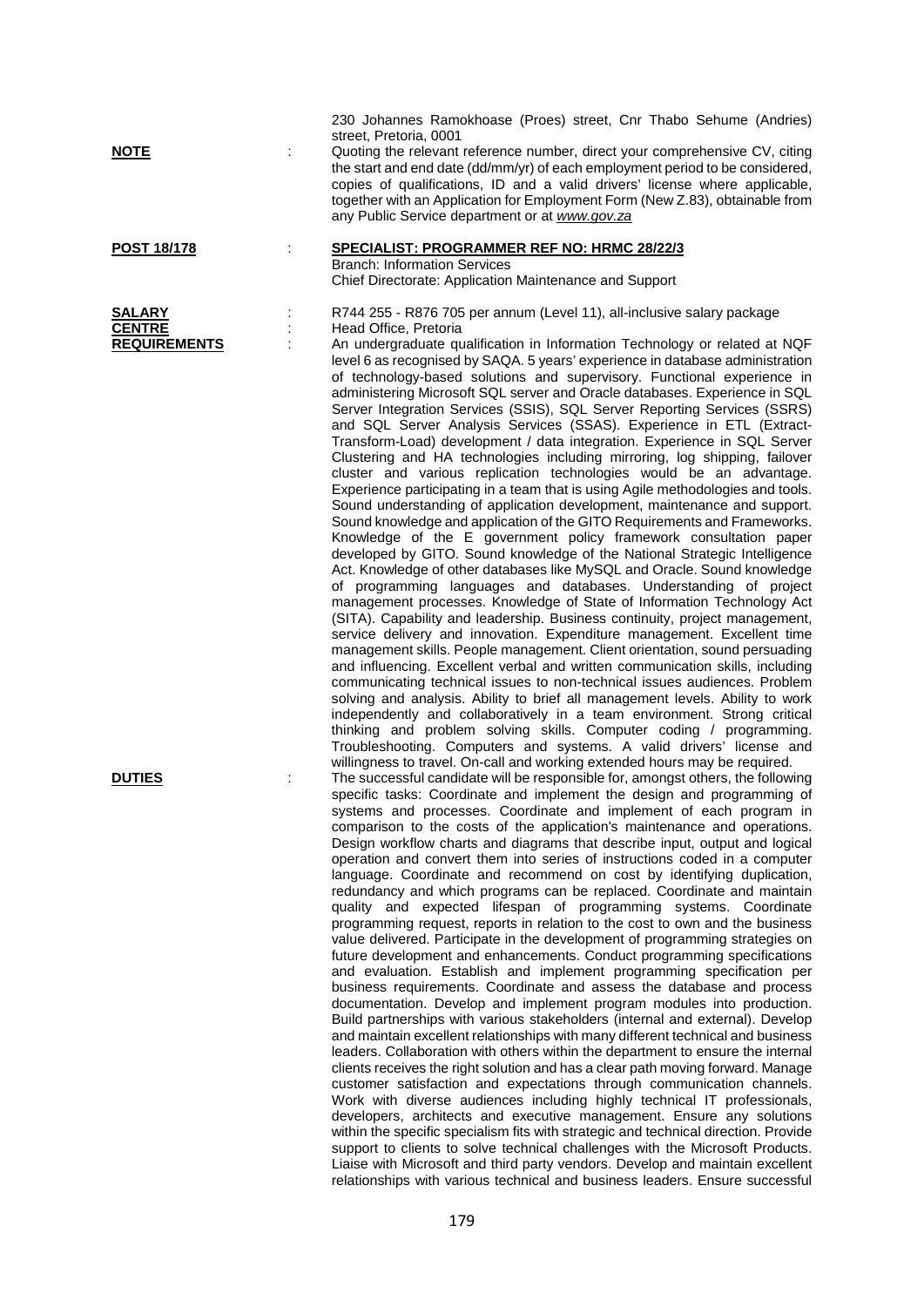| <b>ENQUIRIES</b>                               |   | business transformation. Compile tactical plans aligned to business<br>Recommend and implement continuous performance<br>requirements.<br>improvement initiatives. Revisit, review and streamline all processes to ensure<br>accuracy and efficiency in operations execution. Keep abreast with industry<br>developments. Ensure successful system and process enhancements,<br>updates and amendments. Work closely with stakeholders to ensure service<br>delivery execution. Ensure effective Governance and Compliance. Keep up<br>with the leading trends and technologies. Develop plans for improving the<br>environment from a reactive culture to dynamic databases. Produce enterprise-<br>level designs for database for departmental initiatives. Identify opportunities to<br>innovate, extend and enhance service delivery. Create and maintain database<br>for domain technologies. Ensures IT requirements are met and service quality<br>maintained when introducing new services. Coordinate the development and<br>implementation of Standard Operating Procedures (SOPs) and guidelines.<br>Develop work plans and estimates as they relate to systems integration work<br>tasks and team members. Manage the human, financial and physical<br>resources in the unit. Develop work plans and estimates as they relate to<br>systems integration work tasks and team members. Provide inputs into the<br>compilation of the annual budget. Monitor the expenditure is in line with<br>financial requirements and the unit's objectives. Make recommendation<br>external contractors and suppliers within the unit in an effective and efficient<br>manner. Liaise with internal business unit to ensure that supply chain<br>management and asset management are effectively managed. Monitor the<br>implementation of strategies, policies and procedures within the unit. Ensure<br>effective capacity planning of IS resources in the unit.<br>Mr M Makgoka, Tel No: (012) 406 2718 |
|------------------------------------------------|---|-----------------------------------------------------------------------------------------------------------------------------------------------------------------------------------------------------------------------------------------------------------------------------------------------------------------------------------------------------------------------------------------------------------------------------------------------------------------------------------------------------------------------------------------------------------------------------------------------------------------------------------------------------------------------------------------------------------------------------------------------------------------------------------------------------------------------------------------------------------------------------------------------------------------------------------------------------------------------------------------------------------------------------------------------------------------------------------------------------------------------------------------------------------------------------------------------------------------------------------------------------------------------------------------------------------------------------------------------------------------------------------------------------------------------------------------------------------------------------------------------------------------------------------------------------------------------------------------------------------------------------------------------------------------------------------------------------------------------------------------------------------------------------------------------------------------------------------------------------------------------------------------------------------------------------------------------------------------------------------------------------------|
| <b>APPLICATIONS</b>                            | ÷ | Direct applications to the Department of Home Affairs Office as follows:-Head<br>Office: Postal Address: Private Bag X114, Pretoria, 0001. Physical Address:<br>230 Johannes Ramokhoase (Proes) street, Cnr Thabo Sehume (Andries)<br>street, Pretoria, 0001                                                                                                                                                                                                                                                                                                                                                                                                                                                                                                                                                                                                                                                                                                                                                                                                                                                                                                                                                                                                                                                                                                                                                                                                                                                                                                                                                                                                                                                                                                                                                                                                                                                                                                                                              |
| <b>NOTE</b>                                    |   | Quoting the relevant reference number, direct your comprehensive CV, citing<br>the start and end date (dd/mm/yr) of each employment period to be considered,<br>copies of qualifications, ID and a valid drivers' license where applicable,<br>together with an Application for Employment Form (New Z.83), obtainable from<br>any Public Service department or at www.gov.za                                                                                                                                                                                                                                                                                                                                                                                                                                                                                                                                                                                                                                                                                                                                                                                                                                                                                                                                                                                                                                                                                                                                                                                                                                                                                                                                                                                                                                                                                                                                                                                                                             |
| <u>POST 18/179</u>                             |   | SPECIALIST: APPLICATION DEVELOPER REF NO: HRMC 28/22/4 (X2<br>POSTS)<br><b>Branch: Information Services</b><br>Directorate: Solution Delivery                                                                                                                                                                                                                                                                                                                                                                                                                                                                                                                                                                                                                                                                                                                                                                                                                                                                                                                                                                                                                                                                                                                                                                                                                                                                                                                                                                                                                                                                                                                                                                                                                                                                                                                                                                                                                                                             |
| SALARY<br><b>CENTRE</b><br><u>REQUIREMENTS</u> |   | R744 255 - R876 705 per annum (Level 11), all-inclusive salary package<br>Head Office, Pretoria<br>An undergraduate qualification in Information Technology or related field at<br>NQF 6 as recognized by SAQA. A minimum of 5 years' experience as<br>Specialist/ Junior Management/Assistant Director Level. Extensive experience<br>in Applications Management environment. Sound experience in programming<br>languages e.g Java, .net, C++, PHP, Python, HTML, JavaScript and VB. Solid<br>experience in applications / systems development. Experience in different<br>application development tools. Sound understanding of application<br>development, maintenance and support. Sound knowledge and application of<br>the GITO Requirements and Frameworks. Knowledge of the E government<br>policy framework consultation paper developed by GITO. Knowledge and<br>ability to demonstrate through understanding of application development within<br>a complex project and organization. Knowledge and understanding of State of<br>Information Technology Act (SITA). Working knowledge of the following<br>database e.g SQL, Oracle and MySQL. Knowledge of system development<br>methodology and processes. Understanding of the development challenges<br>presented when applications or components of applications are developed in<br>isolation or in conjunction with interfacing applications. Capability and<br>leadership. Business continuity, project management, service delivery and<br>innovation. Expenditure management. Excellent time management skills.<br>People management and empowerment. Client orientation and customer<br>focus. Dealing with pressure and setbacks. Excellent verbal and written<br>communication skills. Problem solving and analysis. Ability to translate                                                                                                                                                                                        |

Technology language in to English. Planning and organising. Presentation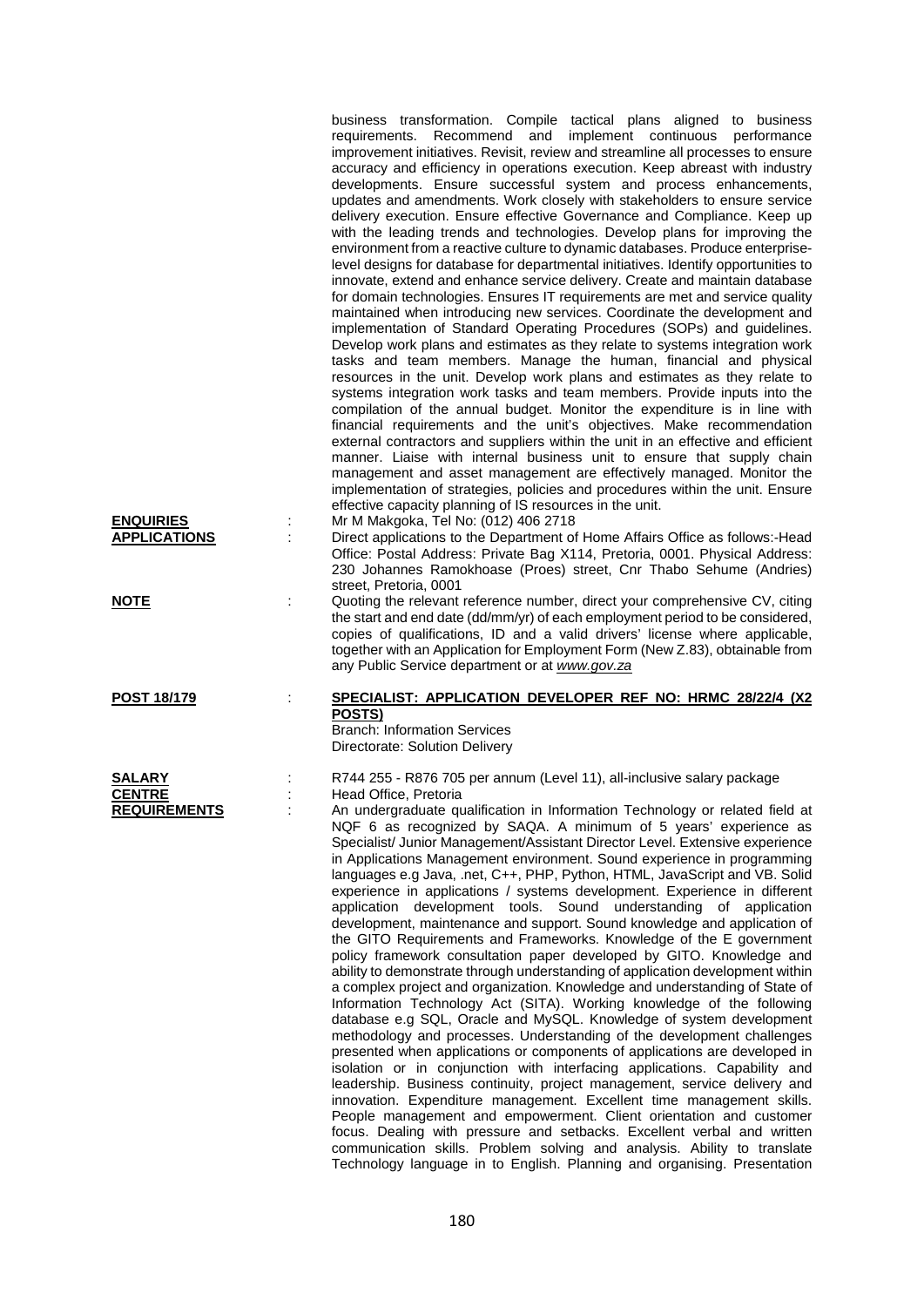skills. Systems development, decision making, conflict and expenditure management.

**DUTIES** The successful candidate will be responsible for, amongst others, the following specific tasks: Coordinate the development and implementation of new systems according to specifications. Analyse user requirements specifications and develop technical, functional and non-functional specification. Ensure the interpretation and translation of user requirements into design specifications and functions specification. Manage and support the design and development of application components/functionality, integration and configuration requests. Ensure that the application development tasks are performed (entering time, updating work orders, updating knowledgebase, providing status reports, etc.). Ensure that applications development documentation are written and maintained (operation of program, user manuals and requirements). Oversee the creation of definitions of applications and use the specific definition of an application. Create a catalog of new and existing applications that are installed in the Department. Oversee the development of a release plan and coordinate the implementation of tested and approved systems. Coordinate and provide technical leadership and advice on applications development matters. Measure the financial benefits of each application in comparison to the costs of the application's maintenance and operations. Make recommendations on managing cost by identifying duplication, redundancy and which systems can be replaced. Gather information about existing applications, the cost to build and maintain applications, quality of the application, and expected lifespan. Provide detailed reports on the performance of the applications in relation to the cost to own and the business value delivered. Provide input into applications strategy by planning future upgrades, enhancements, etc. Build partnerships with various stakeholders (internal and external). Develop and maintain excellent relationships with many different technical and business leaders. Collaboration with others within the Department to ensure the internal clients receives the right solutions and has a path moving forward. Manage customer satisfaction and expectations through communication channels. Work with diverse audiences including highly technical IT professionals, Developers, Architects and Executive management. Ensure any solutions within the specific specialism fits with strategic and technical direction. Provide support clients to solve technical challenges with the Microsoft Products. Liaise with Microsoft and third party vendors. Develop and maintain excellent relationships with various technical and business leaders. Ensure the implementation of effective risk and compliance management practices. Develop and implement governance processes, frameworks and procedures within the unit. Monitor and ensure compliance with legislation, regulations, DHA policies and procedures within the unit. Ensure compliance with all audit requirements within the Unit. Represent the unit at management and other government forums. Monitor quality, risk, standards and practices against prescribed frameworks. Manage human, financial and physical resource as and when required. Develop the workplan for the unit. Participate in the development of the operational plan. Manage training and development needs of the unit and ensure that these are acted on. Manage and develop effective talent management processes within the unit (attraction, retention and development). Manage the implementation of complaint performance management within the Directorate. Decide on appropriate rewards and promotion on the basis of performance and contribution against agreed targets. Manage grievances, discipline and terminations within the Unit. Manage and monitor assets in the Unit with the Supply Chain Management framework. Manage and ensure employees are equipped with the required skills and resources to perform optimally.

|                     | resources to perform optimally.                                                                                                                                                                                                                                                                                             |
|---------------------|-----------------------------------------------------------------------------------------------------------------------------------------------------------------------------------------------------------------------------------------------------------------------------------------------------------------------------|
| <b>ENQUIRIES</b>    | Mr L Kgopa Tel No: (012) 406 2554                                                                                                                                                                                                                                                                                           |
| <b>APPLICATIONS</b> | Direct applications to the Department of Home Affairs Office as follows:-Head                                                                                                                                                                                                                                               |
|                     | Office: Postal Address: Private Bag X114, Pretoria, 0001. Physical Address:                                                                                                                                                                                                                                                 |
|                     | 230 Johannes Ramokhoase (Proes) street, Cnr Thabo Sehume (Andries)<br>street, Pretoria, 0001                                                                                                                                                                                                                                |
| <b>NOTE</b>         | Quoting the relevant reference number, direct your comprehensive CV, citing<br>the start and end date (dd/mm/yr) of each employment period to be considered,<br>copies of qualifications, ID and a valid drivers' license where applicable,<br>together with an Application for Employment Form (New Z.83), obtainable from |

any Public Service department or at *[www.gov.za](http://www.gov.za/)*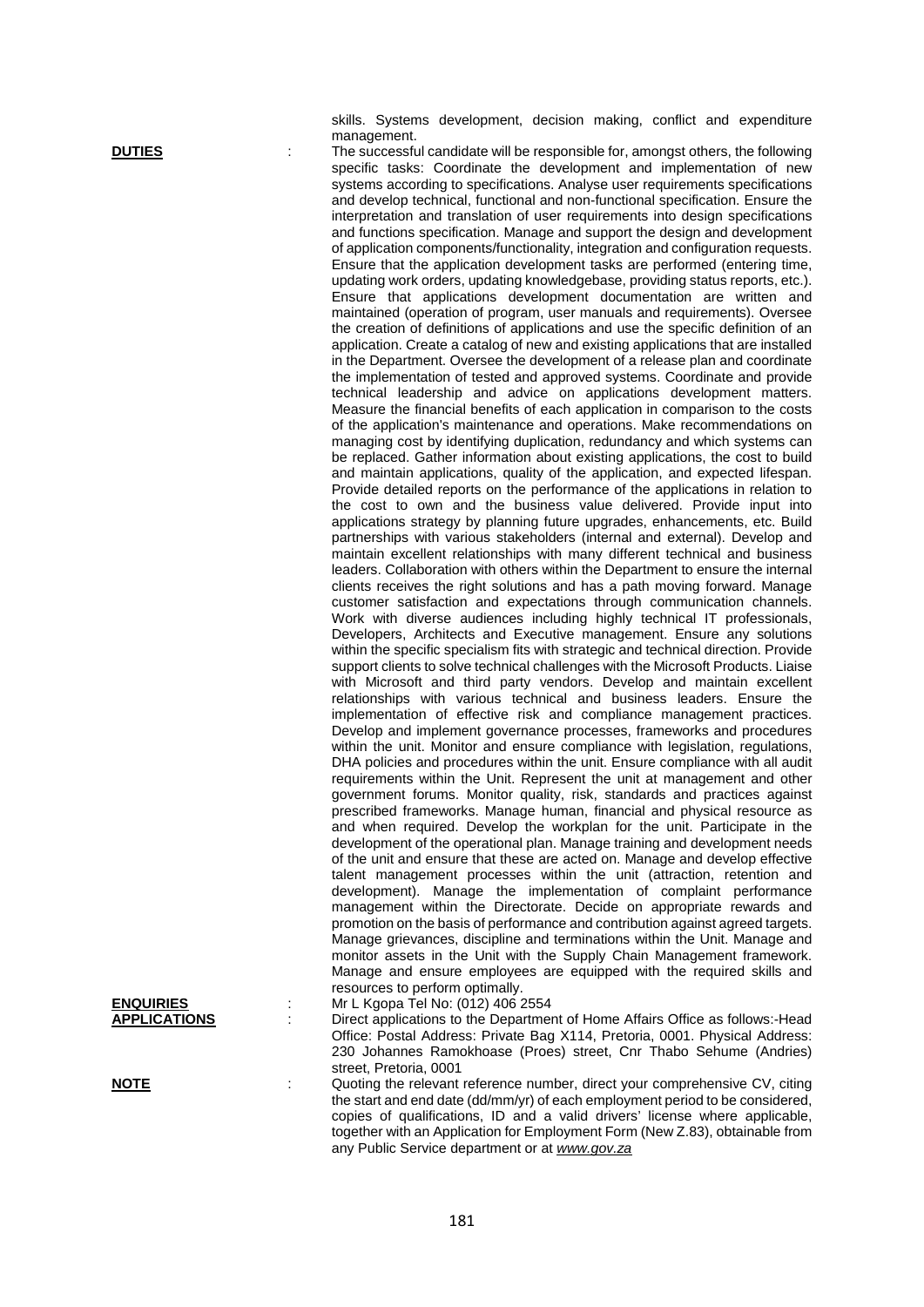| <b>POST 18/180</b>                                    | <b>ENTERPRISE ARCHITECTURE (IS) REF NO: HRMC 28/22/5 (X2 POSTS)</b><br><b>Branch: Information Services</b><br>Chief Directorate: IS Governance                                                                                                                                                                                                                                                                                                                                                                                                                                                                                                                                                                                                                                                                                                                                                                                                                                                                                                                                                                                                                                                                                                                                                                                                                                                                                                                                                                                                                                                                                                                                                                                                                                                                                                                                                                                                                                                                                                                                                                                                                                                                                                                                                                                                                                                                                                                                                                                                                                                                                                                                                                                                                                                                                                                                                                                                                                                                                                                                                                                                                                                                                            |
|-------------------------------------------------------|-------------------------------------------------------------------------------------------------------------------------------------------------------------------------------------------------------------------------------------------------------------------------------------------------------------------------------------------------------------------------------------------------------------------------------------------------------------------------------------------------------------------------------------------------------------------------------------------------------------------------------------------------------------------------------------------------------------------------------------------------------------------------------------------------------------------------------------------------------------------------------------------------------------------------------------------------------------------------------------------------------------------------------------------------------------------------------------------------------------------------------------------------------------------------------------------------------------------------------------------------------------------------------------------------------------------------------------------------------------------------------------------------------------------------------------------------------------------------------------------------------------------------------------------------------------------------------------------------------------------------------------------------------------------------------------------------------------------------------------------------------------------------------------------------------------------------------------------------------------------------------------------------------------------------------------------------------------------------------------------------------------------------------------------------------------------------------------------------------------------------------------------------------------------------------------------------------------------------------------------------------------------------------------------------------------------------------------------------------------------------------------------------------------------------------------------------------------------------------------------------------------------------------------------------------------------------------------------------------------------------------------------------------------------------------------------------------------------------------------------------------------------------------------------------------------------------------------------------------------------------------------------------------------------------------------------------------------------------------------------------------------------------------------------------------------------------------------------------------------------------------------------------------------------------------------------------------------------------------------------|
| <b>SALARY</b><br><b>CENTRE</b><br><b>REQUIREMENTS</b> | R744 255 - R876 705 per annum (Level 11), all-inclusive salary package<br>Head Office, Pretoria<br>An undergraduate qualification in Information Technology or related at NQF<br>level 6 as recognised by SAQA. Minimum of 3 years' experience as specialist<br>/ Assistant Director level at Enterprise Architecture / IS Governance<br>environment. Experience in IS governance processes. Certificate in The Open<br>Group Architecture Framework (TOGAF) will be an added advantage.<br>Knowledge of State Information Technology Act (SITA), the GITO Frameworks<br>and policies. Understanding of the Public Service Regulations. Knowledge of<br>Minimum Information Security Standards (MISS). Knowledge of the<br>Departmental and Human Resource Management Regulatory Frameworks.<br>Knowledge of Government Wide Enterprise Architecture Framework<br>(GWEAF). Knowledge of the Open Group Architecture Framework (TOGAF).<br>Knowledge of Corporate Governance of ICT Policy Framework. Accountability,<br>capability and leadership. Business continuity. Ability to translate IT language<br>into English. Enterprise architectural skills. Expenditure management.<br>Programme and project management. Business analysis and time<br>management. Stakeholder relations and customer focus. Conflict management<br>and resolution. Communication, presentation and facilitation skills. Business                                                                                                                                                                                                                                                                                                                                                                                                                                                                                                                                                                                                                                                                                                                                                                                                                                                                                                                                                                                                                                                                                                                                                                                                                                                                                                                                                                                                                                                                                                                                                                                                                                                                                                                                                                                                                          |
|                                                       | report writing. Problem solving and strong analytical skills. Influencing and<br>networking. Computer literacy. Modelling skills and data analysis. A valid<br>drivers' license and willingness to travel. On-call and working extended hours<br>may be required.                                                                                                                                                                                                                                                                                                                                                                                                                                                                                                                                                                                                                                                                                                                                                                                                                                                                                                                                                                                                                                                                                                                                                                                                                                                                                                                                                                                                                                                                                                                                                                                                                                                                                                                                                                                                                                                                                                                                                                                                                                                                                                                                                                                                                                                                                                                                                                                                                                                                                                                                                                                                                                                                                                                                                                                                                                                                                                                                                                         |
| <b>DUTIES</b>                                         | The successful candidate will be responsible for, amongst others, the following<br>specific tasks: Develop, coordinate and implement models for the respective<br>Enterprise Architecture domains. Ensure that all IT Solutions are in compliance<br>with Enterprise Architecture Principles. Understand the business needs for the<br>development of IT solutions. Coordinate, obtain, define, and explicitly<br>represent various artefacts within Government Wide Enterprise Architecture<br>Framework (GWEA) Framework. Develop and implement methodologies and<br>techniques for modelling technologies for enterprise architecture domains.<br>Conduct audit compliance within the Enterprise Architecture standards. Keep<br>abreast with the latest technology in order to provide advice on technology<br>trends to the department. Develop enterprise architecture artefacts including<br>current state architecture, gap analysis and target state. Develop enterprise<br>architecture roadmaps, referential architecture patterns and technology<br>standards. Ensure an increase in re-use and reduced redundancy/ duplicate in<br>technology and application designs. Manage compliance of the software and<br>version used. Ensure alignment to Enterprise architecture principles<br>throughout the life cycle of project initiatives. Coordinate and develop<br>Enterprise Architecture plan, strategies, policies and processes within DHA.<br>Develop and review Enterprise Architecture for the department. Coordinate all<br>the Enterprise Architecture activities. Translate and map departmental strategy<br>into IT Strategy. Provide in-depth analysis of the business needs. Assist in<br>aligning business and enterprise initiatives with the Enterprise Architecture.<br>Provide an advice to senior business management on business and<br>information integration strategies. Develop weekly and monthly EA plans. Build<br>and maintain relationship with various Internal and External stakeholders.<br>Ensure business transformation and partnership with various stakeholders.<br>Compile tactical plans aligned to business requirements. Liaise with internal<br>and external stakeholders on enterprise architectural matters. Benchmark with<br>various institutions for best practice. Revisit, review and streamline all<br>processes to ensure accuracy and efficiency. Participate in the implementation<br>improvement of change management projects. Facilitate best practices to<br>contribute towards improved change management matters with stakeholders.<br>Ensure operational efficient and service delivery improvement in the<br>Department. Ensure operational efficient and service delivery improvement in<br>the department. Communicate with different stakeholders both within and<br>outside the department on EA matters. Assist the department to accomplish<br>goals and needs through architecture activities. Keep up to date with any<br>changes in the legislative framework and taking ownership and implement<br>necessary steps/actions to ensure that client is compliant. Establish and<br>implement a quality control, norms and standards framework for human |

182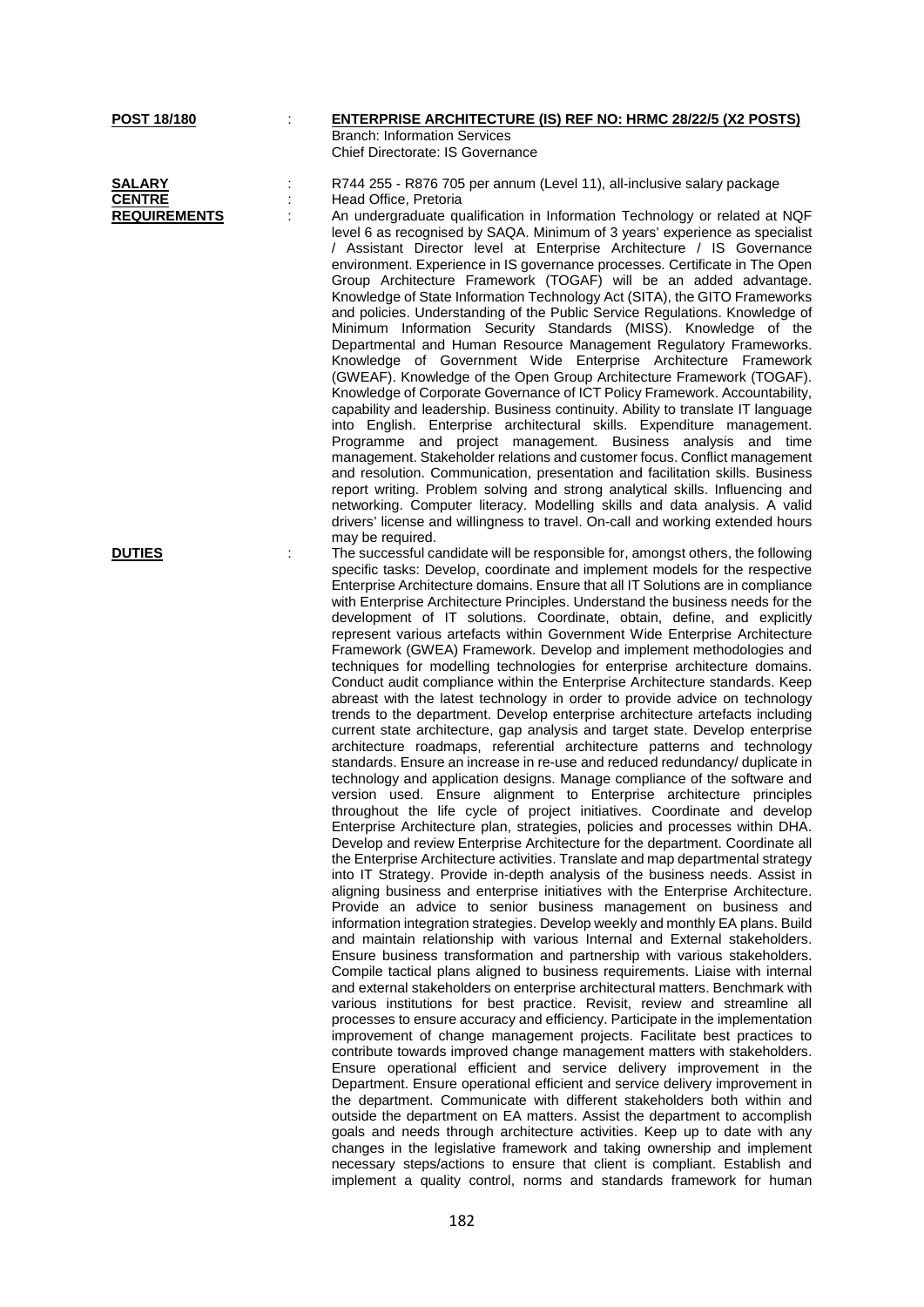|                                                       |   | resource stakeholder interaction and service delivery. Ensure the<br>implementation of effective risk and compliance management practices. Coach<br>and guide staff on compliance to all relevant regulatory, internal and external<br>compliance requirements. Report on all risk and financial indicators including<br>e.g. financial losses, overpayment, etc. according to required format. Keep up<br>to date with compliance and regulatory requirements and liaise with all relevant<br>stakeholders within and external to the organisation to ensure accurate<br>implementation. Interpret and implement all organisational circulars, policy and<br>other communications that impact on the operation of the business unit.<br>Implement compliance with all duties of the employer in terms of the applicable<br>legislative framework falling within office duties. Establish and implement a<br>quality control, norms and standards framework for human resource<br>stakeholder interaction and service delivery. Manage physical, human and<br>financial resources. Provide inputs into the compilation of the annual budget.<br>Monitor expenditure is in line with financial requirements and the unit's<br>objectives. Manage external contractors and suppliers within the unit in an<br>effective and efficient manner. Liaise with internal business unit to ensure that<br>supply chain management and asset management are effectively managed.<br>Submit proposals, plans and budgets in advance for all project initiatives that<br>are required within the unit. Ensure that staff is motivated and committed to the<br>vision and goals.                                                                                                           |
|-------------------------------------------------------|---|-------------------------------------------------------------------------------------------------------------------------------------------------------------------------------------------------------------------------------------------------------------------------------------------------------------------------------------------------------------------------------------------------------------------------------------------------------------------------------------------------------------------------------------------------------------------------------------------------------------------------------------------------------------------------------------------------------------------------------------------------------------------------------------------------------------------------------------------------------------------------------------------------------------------------------------------------------------------------------------------------------------------------------------------------------------------------------------------------------------------------------------------------------------------------------------------------------------------------------------------------------------------------------------------------------------------------------------------------------------------------------------------------------------------------------------------------------------------------------------------------------------------------------------------------------------------------------------------------------------------------------------------------------------------------------------------------------------------------------------------------------------------------------|
| <b>ENQUIRIES</b><br><b>APPLICATIONS</b>               |   | Mr M Nkadimeng Tel No: (012) 406 2576<br>Direct applications to the Department of Home Affairs Office as follows:-Head<br>Office: Postal Address: Private Bag X114, Pretoria, 0001. Physical Address:<br>230 Johannes Ramokhoase (Proes) street, Cnr Thabo Sehume (Andries)                                                                                                                                                                                                                                                                                                                                                                                                                                                                                                                                                                                                                                                                                                                                                                                                                                                                                                                                                                                                                                                                                                                                                                                                                                                                                                                                                                                                                                                                                                   |
| <b>NOTE</b>                                           |   | street, Pretoria, 0001<br>Quoting the relevant reference number, direct your comprehensive CV, citing<br>the start and end date (dd/mm/yr) of each employment period to be considered,<br>copies of qualifications, ID and a valid drivers' license where applicable,<br>together with an Application for Employment Form (New Z.83), obtainable from<br>any Public Service department or at www.gov.za                                                                                                                                                                                                                                                                                                                                                                                                                                                                                                                                                                                                                                                                                                                                                                                                                                                                                                                                                                                                                                                                                                                                                                                                                                                                                                                                                                       |
| <b>POST 18/181</b>                                    | ÷ | SPECIALIST: COMMUNICATION INFRASTRUCTURE SECURITY REF NO:<br><b>HRMC 28/22/6</b><br><b>Branch: Information Services</b><br>Chief Directorate: Infrastructure Management                                                                                                                                                                                                                                                                                                                                                                                                                                                                                                                                                                                                                                                                                                                                                                                                                                                                                                                                                                                                                                                                                                                                                                                                                                                                                                                                                                                                                                                                                                                                                                                                       |
| <b>SALARY</b><br><b>CENTRE</b><br><b>REQUIREMENTS</b> |   | R744 255 - R876 705 per annum (Level 11), all-inclusive salary package<br>Head Office, Pretoria<br>An undergraduate qualification in Information Technology or related at NQF<br>level 6 as recognised by SAQA. 3 years' experience at Assistant Director /<br>Specialist / Junior Management. Experience in content filtering, antivirus, patch<br>management, secure virtual private networks and biometric access.<br>Experience in firewalls, Intruder detection and prevention. Knowledge of<br>database security, server security and network security. Knowledge of policies,<br>procedures, standard, encryption, government legislation. Knowledge of the<br>Human Resource regulatory framework and departmental legislation and<br>prescripts. Knowledge of Public Service Regulatory Framework. Knowledge of<br>Minimum Information Security Standards (MISS). The position paper on<br>information security ISO 17799 (Information Security framework). Knowledge<br>of National Strategic Intelligence Act and the Draft Electronic Transactions Bill.<br>Knowledge of the State Information Technology Agency Act 88 of 1998.<br>Capability and leadership. Accountability, time management and ability to<br>translate IT language into English. Project management, business continuity<br>conflict management. Decision making. People management.<br>and<br>Presentation and training. Report writing. Planning and organizing. Team work.<br>Strong analytical skills. Verbal and written communication. Problem solving.<br>Stakeholder relations and customer focus. IT security management skills. A<br>valid driver's licence and willingness to travel. Extended working hours will be<br>required. Perform on-call duties is required occasionally. |
| <b>DUTIES</b>                                         | ÷ | The successful candidate will be responsible for, amongst others, the following<br>specific tasks: Coordinate, identify develop and monitor communication<br>security frameworks, systems, processes and procedures. Coordinate and<br>control the communication security system by providing dynamic, wireless<br>bridging in the event of disruption of the backbone at critical junctures. Prevent<br>threats imposed on the backbone communication networks and their core.                                                                                                                                                                                                                                                                                                                                                                                                                                                                                                                                                                                                                                                                                                                                                                                                                                                                                                                                                                                                                                                                                                                                                                                                                                                                                               |

Prevent insider attacks that may easily circumvent all the counter measures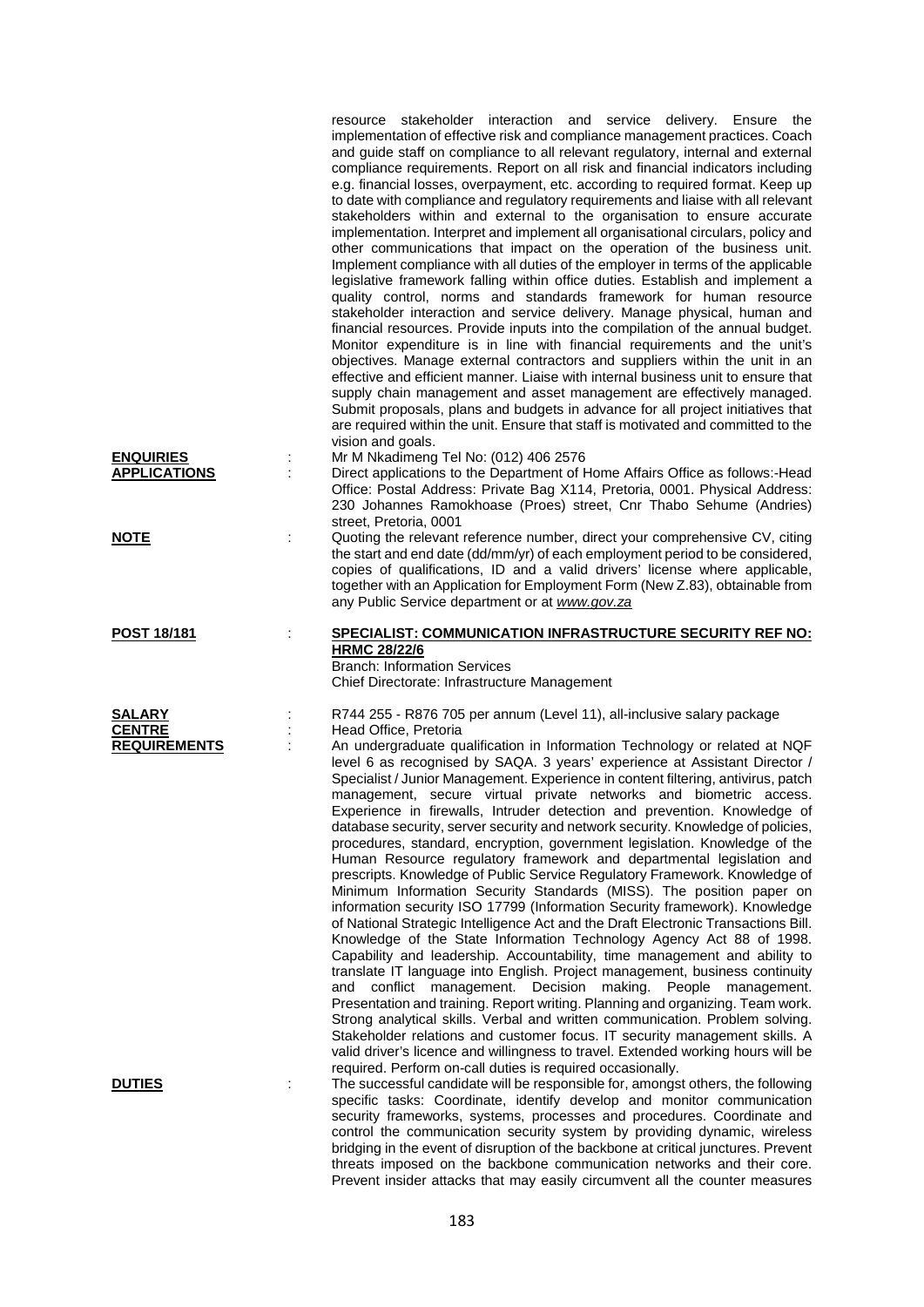|                                         | designed for outsider attacks. Protect the all-optical departmental network<br>infrastructure to embedded sufficient intelligence and learning capacity to<br>networks such as that it heals damages by itself and from unforeseen. Design,<br>install and administer the intruder prevention, fire wailing, network application<br>security on all DHA communication medium according to all policies and |
|-----------------------------------------|------------------------------------------------------------------------------------------------------------------------------------------------------------------------------------------------------------------------------------------------------------------------------------------------------------------------------------------------------------------------------------------------------------|
|                                         | legislation. Research new technologies to ensure audit readiness, technical<br>design and expertise. Coordinate and systems security design within the<br>department and provide technical advise for all security aspects of the project.<br>Coordinate and monitor all security authentication and access control. Advise                                                                                |
|                                         | DHA security management team on technical issues associated with security<br>solution deployment. Coordinate, monitor and implement fire wailing, intruder                                                                                                                                                                                                                                                 |
|                                         | prevention, anti-virus, spy ware, service security i.e. Web server or databases,<br>content filtering and patch management. Ensure compliance to IS Security and<br>quality management frameworks. Monitor and detect violations and exceptions                                                                                                                                                            |
|                                         | to the mandated requirements. Liaise with internal audit to facilitate compliance<br>with audit information requirements. Work with internal and external auditors<br>on enterprise level deficiencies and ensure that communication security                                                                                                                                                              |
|                                         | systems are mitigated or properly controlled. Provide objectives assessments<br>of the company's compliance to legislation governing the organization's<br>information technology systems and industry-specific regulations. Provide<br>advice and guidance to IS users regarding the effective implementation of                                                                                          |
|                                         | security processes and procedures. Develop, document, maintain and<br>measure compliance with respect to policies, procedures and standards. Keep<br>up to date with any changes in the legislative framework and taking ownership<br>and implement necessary steps/actions to ensure that the client is compliant.                                                                                        |
|                                         | Conduct studies, analysis or specific projects relating to IS security<br>management. Develop IS security training programs and internal memos.<br>Ensure the implementation of effective risk and compliance management                                                                                                                                                                                   |
|                                         | practices. Coach and guide staff on compliance to all relevant regulatory,<br>internal and external compliance requirements. Report on all risk and financial<br>indicators including e.g. financial losses, overpayment, etc. according to                                                                                                                                                                |
|                                         | required format. Keep up to date with compliance and regulatory requirements<br>and liaise with all relevant stakeholders within and external to the organisation<br>to ensure accurate implementation. Interpret and implement all organisational                                                                                                                                                         |
|                                         | circulars, policy and other communications that impact on the operation of the<br>business unit. Implement compliance with all duties of the employer in terms<br>of the applicable legislative framework falling within office duties. Establish and<br>implement a quality control, norms and standards framework for human                                                                              |
|                                         | resource stakeholder interaction and service delivery. Ensure successful<br>business transformation. Compile tactical plans aligned to business<br>requirements. Recommend and implement continuous performance                                                                                                                                                                                            |
|                                         | improvement initiatives. Revisit, review and streamline all processes to ensure<br>accuracy and efficiency in operations execution. Keep abreast with industry<br>developments. Ensure successful system and process enhancements,                                                                                                                                                                         |
|                                         | updates and amendments. Work closely with stakeholders to ensure service<br>delivery execution. Manage resource (human, financial and physical) within the<br>unit. Provide inputs into the compilation of the annual budget. Develop and<br>implement a work plan according to the operational plan. Monitor the                                                                                          |
|                                         | expenditure is in line with financial requirements and the directorate's<br>objectives. Submit proposals and plans in advance for projects of the unit.<br>Make recommendation external contractors and suppliers within the unit in an                                                                                                                                                                    |
|                                         | effective and efficient manner. Implement effective talent management<br>processes within the unit (attraction, retention, development). Manage the<br>implementation of compliant performance management system. Ensure that                                                                                                                                                                              |
|                                         | employees are equipped with the skills and resources to perform optimally.<br>Manage the financial resources of programmes, asset management and<br>projects in accordance with PFMA and supply chain management framework.                                                                                                                                                                                |
| <b>ENQUIRIES</b><br><b>APPLICATIONS</b> | Identify and monitor financial risks in relation to the projects in the unit.<br>Mr Z Khuzwayo Tel No: (012) 406 2522<br>Direct applications to the Department of Home Affairs Office as follows:-Head                                                                                                                                                                                                     |
|                                         | Office: Postal Address: Private Bag X114, Pretoria, 0001. Physical Address:<br>230 Johannes Ramokhoase (Proes) street, Cnr Thabo Sehume (Andries)<br>street, Pretoria, 0001                                                                                                                                                                                                                                |
| <b>NOTE</b>                             | Quoting the relevant reference number, direct your comprehensive CV, citing<br>the start and end date (dd/mm/yr) of each employment period to be considered,<br>copies of qualifications, ID and a valid drivers' license where applicable,                                                                                                                                                                |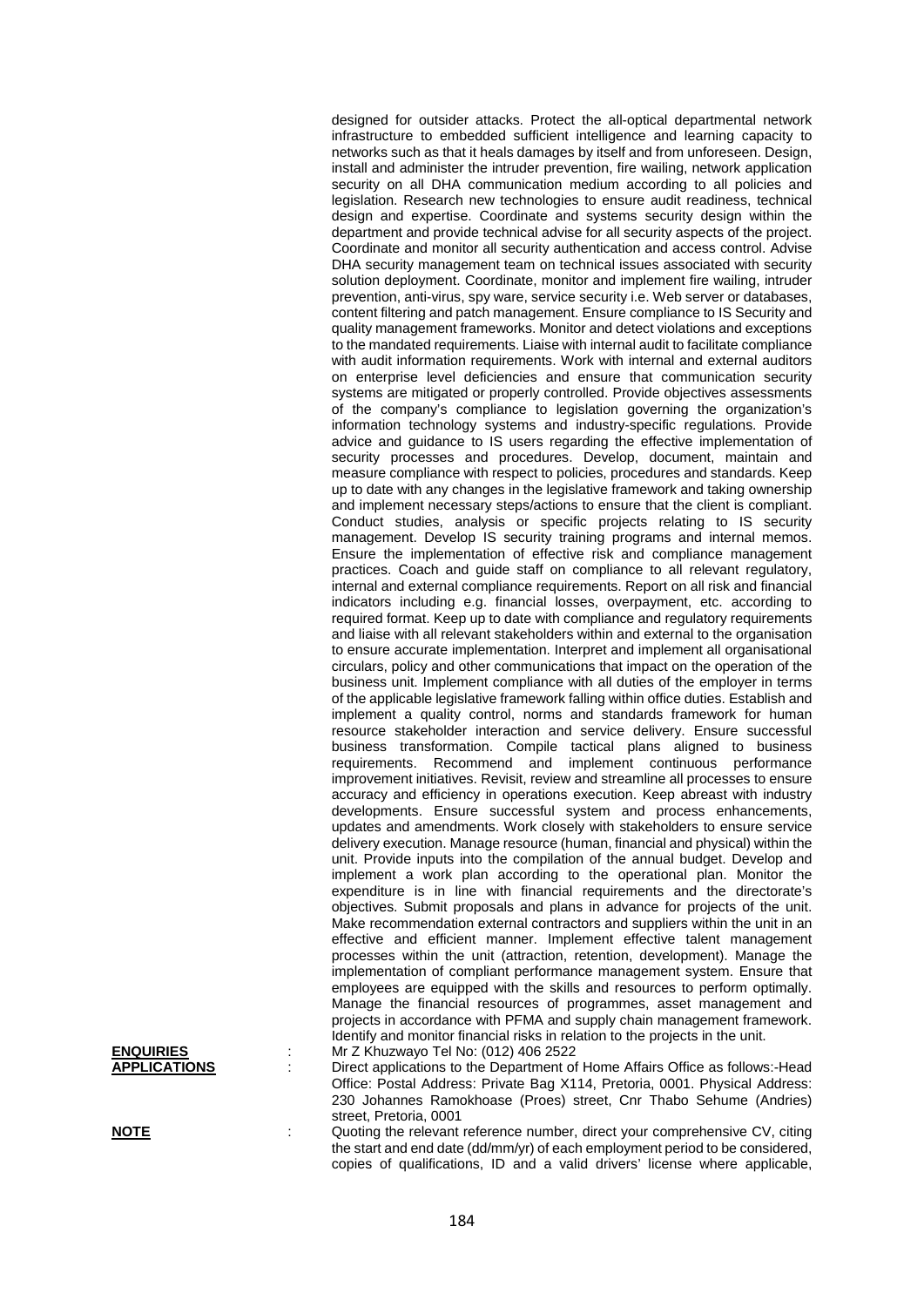|                                                       |   | together with an Application for Employment Form (New Z.83), obtainable from<br>any Public Service department or at www.gov.za                                                                                                                                                                                                                                                                                                                                                                                                                                                                                                                                                                                                                                                                                                                                                                                                                                                                                                                                                                                                                                                                                                                                                                                                                                                                                                                                                                                                                                                                                                                                                                                                                                                                                                                                                                                                                                                                                                                                                                                                                                                                                                                                                                                                                                                                                                                                                                                                                                                                                                                                                                                                                                                                                                                                                                                                                                                                                 |
|-------------------------------------------------------|---|----------------------------------------------------------------------------------------------------------------------------------------------------------------------------------------------------------------------------------------------------------------------------------------------------------------------------------------------------------------------------------------------------------------------------------------------------------------------------------------------------------------------------------------------------------------------------------------------------------------------------------------------------------------------------------------------------------------------------------------------------------------------------------------------------------------------------------------------------------------------------------------------------------------------------------------------------------------------------------------------------------------------------------------------------------------------------------------------------------------------------------------------------------------------------------------------------------------------------------------------------------------------------------------------------------------------------------------------------------------------------------------------------------------------------------------------------------------------------------------------------------------------------------------------------------------------------------------------------------------------------------------------------------------------------------------------------------------------------------------------------------------------------------------------------------------------------------------------------------------------------------------------------------------------------------------------------------------------------------------------------------------------------------------------------------------------------------------------------------------------------------------------------------------------------------------------------------------------------------------------------------------------------------------------------------------------------------------------------------------------------------------------------------------------------------------------------------------------------------------------------------------------------------------------------------------------------------------------------------------------------------------------------------------------------------------------------------------------------------------------------------------------------------------------------------------------------------------------------------------------------------------------------------------------------------------------------------------------------------------------------------------|
| POST 18/182                                           |   | SPECIALIST: STRATEGIC IS ALIGNMENT ANALYST REF NO: HRMC<br>28/22/7<br><b>Branch: Information Services</b><br>Chief Directorate: IS Governance                                                                                                                                                                                                                                                                                                                                                                                                                                                                                                                                                                                                                                                                                                                                                                                                                                                                                                                                                                                                                                                                                                                                                                                                                                                                                                                                                                                                                                                                                                                                                                                                                                                                                                                                                                                                                                                                                                                                                                                                                                                                                                                                                                                                                                                                                                                                                                                                                                                                                                                                                                                                                                                                                                                                                                                                                                                                  |
| <b>SALARY</b><br><b>CENTRE</b><br><b>REQUIREMENTS</b> | ċ | R744 255 - R876 705 per annum (Level 11), all-inclusive salary package<br>Head Office, Pretoria<br>An undergraduate qualification in Information Technology / Computer Science<br>or IT related qualification at NQF level 6 as recognised by SAQA. Minimum 3<br>years' experience at Assistant Director / Junior Management / Specialist field<br>in IT governance, compliance and risk management. Experience and<br>knowledge of Cooperate Governance of ICT. Extensive experience in IS<br>strategies alignment and analysis Extensive knowledge and implementation of<br>CoBIT 5 (minimum) and IT governance processes. Knowledge of the DPSA<br>CGICT Policy Framework. Knowledge of State Information Technology Act<br>(SITA). Knowledge of Minimum Information Security Standards (MISS).<br>Knowledge of the Public Service Regulatory Framework. Knowledge of Public<br>Service Regulations. Knowledge of the Departmental Legislations and<br>Prescripts. Knowledge of CoBIT and ITIL framework. Strategic capability and<br>leadership. Accountability, financial management and stakeholder relations.<br>Business continuity, program and project management. Ability to translate IT<br>language into English. Time management. Conflict management and<br>resolution. Business report writing. Customer focus, problem solving,<br>influencing and networking. Communication, presentation and sound analytical<br>skills. Computer literacy. Strategic analysis. A valid driver's licence and<br>willingness to travel. Extended working hours will be required. On-call duties is                                                                                                                                                                                                                                                                                                                                                                                                                                                                                                                                                                                                                                                                                                                                                                                                                                                                                                                                                                                                                                                                                                                                                                                                                                                                                                                                                                                                           |
| <b>DUTIES</b>                                         | ÷ | required occasionally.<br>The successful candidate will be responsible for, amongst others, the following<br>specific tasks: Coordinate and review strategic alignment and compliance<br>within the Department. Define, manage and communicate a clear IT strategy<br>to address business needs. Understand business strategies, priorities, issues<br>and requirements in IS terms. Interpret Business Strategies into IT<br>requirements, programme and initiatives. Conduct quantitative financial<br>analysis to understand stakeholder implications of change programmes.<br>Monitor and review services rendered by IS Branch to ensure customer<br>satisfaction. Develop technical expertise within the directorate and keep<br>abreast of technological advancements. Ensure the implementation of<br>innovation IS initiatives. Manage the alignment of the IS strategy within the<br>overall DHA strategy. Design, control and operate IT governance structures,<br>capabilities, processes and tools for the Department. Monitor and adjust IT<br>governance components according to business requirements. Liaise with all<br>relevant Governmental Spheres regarding new IS initiatives and strategies.<br>Coordinate, Identify and monitor the implementation of IS Strategic Initiatives.<br>Conduct, review or coordinate feasibility, financial analysis and business cases<br>for IS initiatives. Identify and monitor the implementation of IS strategic<br>Initiatives. Coordinate the alignment and the implementation project,<br>programmes or initiates. Monitor the benefit realisation and achievement of<br>goals of IT- Business initiatives against business strategic goals. Coordinate<br>the portfolio of initiatives within IS in conjunction with Special Initiatives Unit<br>through monitoring and realignment of delivery and risks. Define and deploy<br>relevant standards for solutions delivery, operations and performance<br>management. Coordinate, maintain and implement IS strategy alignment<br>control measures. Participate and contribute to the development of Annual<br>Performance Plan, Operational and Business Plans. Monitor and frequently<br>report the Branch Annual Performance Plans, Operational and Business plans.<br>Coordinate business transformation and partnership with various stakeholders.<br>Compile tactical plans aligned to business requirements to ensure effective<br>strategy executive. Recommend and implement continuous performance<br>improvement initiatives. Liaise with various internal and external stakeholders.<br>Benchmark with various institutions for best practice. Coordinate and monitor<br>the industry trends and dynamics. Revisit, review and streamline all processes<br>to ensure accuracy and efficiency in operations execution. Implement<br>successful system and process enhancements, updates and amendments<br>within IS. Ensure that projects are implemented to best practice standards, |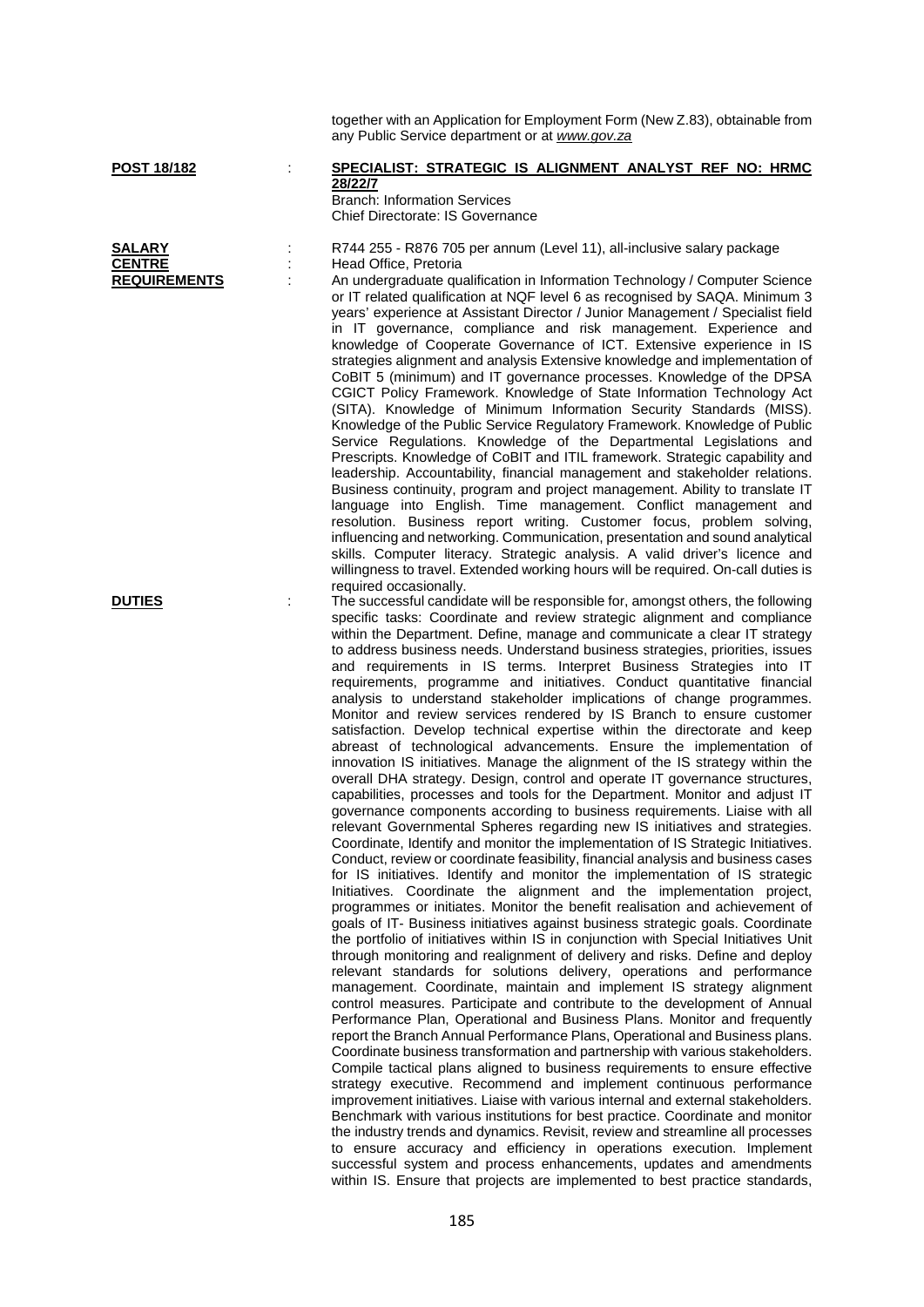|                                                       | time, quality and budget. Facilitate best practices to contribute towards<br>improved organizational performance. Report on the deliverance against the<br>business plan to the Director. Build partnership with various internal and<br>external stakeholders in order to enforce compliance and alignment. Develop,<br>implement and appropriate policies, standards and procedures compliant with<br>legislation and aligned to CoBIT. Cooperation with internal and external<br>auditors and address audit findings. Ensure the IT steering committee operates<br>as mandated including oversight of coordination of Committee meeting,<br>minutes preparation and approval, documentation preparation and distribution<br>and reporting action items. Ensure the implementation of effective risk and<br>compliance management practices. Coach and guide staff on compliance to<br>all relevant regulatory, internal and external compliance requirements. Report<br>on all risk and financial indicators including e.g. financial losses, overpayment,<br>etc. according to required format. Ensure compliance and adherence to<br>regulatory requirements and liaise with all relevant stakeholders within and<br>external to the organisation to ensure accurate implementation. Interpret and<br>implement all organisational circulars, policy and other communications.<br>Establish and implement a quality control, norms and standards framework.                                                                                                   |  |
|-------------------------------------------------------|--------------------------------------------------------------------------------------------------------------------------------------------------------------------------------------------------------------------------------------------------------------------------------------------------------------------------------------------------------------------------------------------------------------------------------------------------------------------------------------------------------------------------------------------------------------------------------------------------------------------------------------------------------------------------------------------------------------------------------------------------------------------------------------------------------------------------------------------------------------------------------------------------------------------------------------------------------------------------------------------------------------------------------------------------------------------------------------------------------------------------------------------------------------------------------------------------------------------------------------------------------------------------------------------------------------------------------------------------------------------------------------------------------------------------------------------------------------------------------------------------------------------------------------------------------------------|--|
| <b>ENQUIRIES</b>                                      | Ms P Mosia Tel No: (012) 406 4536                                                                                                                                                                                                                                                                                                                                                                                                                                                                                                                                                                                                                                                                                                                                                                                                                                                                                                                                                                                                                                                                                                                                                                                                                                                                                                                                                                                                                                                                                                                                  |  |
| <b>APPLICATIONS</b>                                   | Direct applications to the Department of Home Affairs Office as follows:-Head<br>Office: Postal Address: Private Bag X114, Pretoria, 0001. Physical Address:<br>230 Johannes Ramokhoase (Proes) street, Cnr Thabo Sehume (Andries)<br>street, Pretoria, 0001                                                                                                                                                                                                                                                                                                                                                                                                                                                                                                                                                                                                                                                                                                                                                                                                                                                                                                                                                                                                                                                                                                                                                                                                                                                                                                       |  |
| <b>NOTE</b>                                           | Quoting the relevant reference number, direct your comprehensive CV, citing<br>the start and end date (dd/mm/yr) of each employment period to be considered,<br>copies of qualifications, ID and a valid drivers' license where applicable,<br>together with an Application for Employment Form (New Z.83), obtainable from<br>any Public Service department or at www.gov.za                                                                                                                                                                                                                                                                                                                                                                                                                                                                                                                                                                                                                                                                                                                                                                                                                                                                                                                                                                                                                                                                                                                                                                                      |  |
| POST 18/183                                           | SPECIALIST: IS RISK AND QUALITY REF NO: HRMC 28/22/8<br><b>Branch: Information Services</b><br>Chief Directorate: Infrastructure Management                                                                                                                                                                                                                                                                                                                                                                                                                                                                                                                                                                                                                                                                                                                                                                                                                                                                                                                                                                                                                                                                                                                                                                                                                                                                                                                                                                                                                        |  |
|                                                       |                                                                                                                                                                                                                                                                                                                                                                                                                                                                                                                                                                                                                                                                                                                                                                                                                                                                                                                                                                                                                                                                                                                                                                                                                                                                                                                                                                                                                                                                                                                                                                    |  |
| <b>SALARY</b><br><b>CENTRE</b><br><b>REQUIREMENTS</b> | R744 255 - R876 705 per annum (Level 11), all-inclusive salary package<br>Head Office, Pretoria<br>An undergraduate qualification in Information Technology or related at NQF<br>level 6 as recognized by SAQA. Minimum of 3 years' experience at Assistant<br>Director / Junior Management Specialist. Extensive experience in IS risk<br>analysis or quality assurance consulting. Experience in IS governance<br>processes. Knowledge of software product development and quality assurance<br>methodologies. Capability and leardership. Business continuity. Expenditure<br>management. Project management. Conflict management and resolution.<br>Accountability. Risk and Quality Management. Time management. Ability to<br>translate IT language into English. IS Risk Management. Business report<br>writing skills. Initiating action. Problem solving and analysis. Dealing with<br>pressures. Presentation skills. Communication skills. Computer literacy.<br>Influencing and networking. Data analysis skills. Quality management.<br>Knowledge of software product development and quality assurance<br>methodologies. Knowledge of the GITO Frameworks and policies. Knowledge<br>of risk management tools and understanding of methods for reducing<br>operational risk. Knowledge of State Information Technology Act (SITA).<br>Knowledge of the Departmental Legislation and Prescripts. Knowledge of<br>Human Resource Regulatory Framework. A valid driver's licence and<br>willingness to travel. Extended working hours will be required. |  |
| <b>DUTIES</b>                                         | The successful candidate will be responsible for, amongst others, the following<br>specific tasks: Coordinate and develop IS audit and risk structures, framework<br>and practices. Develop quality and risk management frameworks for IS.<br>Develop the implementation plans with identified IS risk and quality owners and<br>risk sponsors and ensure approval. Establish the effective running of cross<br>functional IS governance structures, systems and process. Liaise with other<br>departments/researching and collating needs and improvements. Access and<br>implement information system controls, security, and business/ systems<br>recovery programs or practices in accordance with risk and quality<br>requirements. Coordinate and evaluate adequacy of IS controls. Facilitate the<br>articulation and implementation of well-defined internal controls and measures<br>to comply with audit requirements. Ensure development of disaster recovery<br>plan in accordance with GITO Framework and maintain /update the plan                                                                                                                                                                                                                                                                                                                                                                                                                                                                                                                   |  |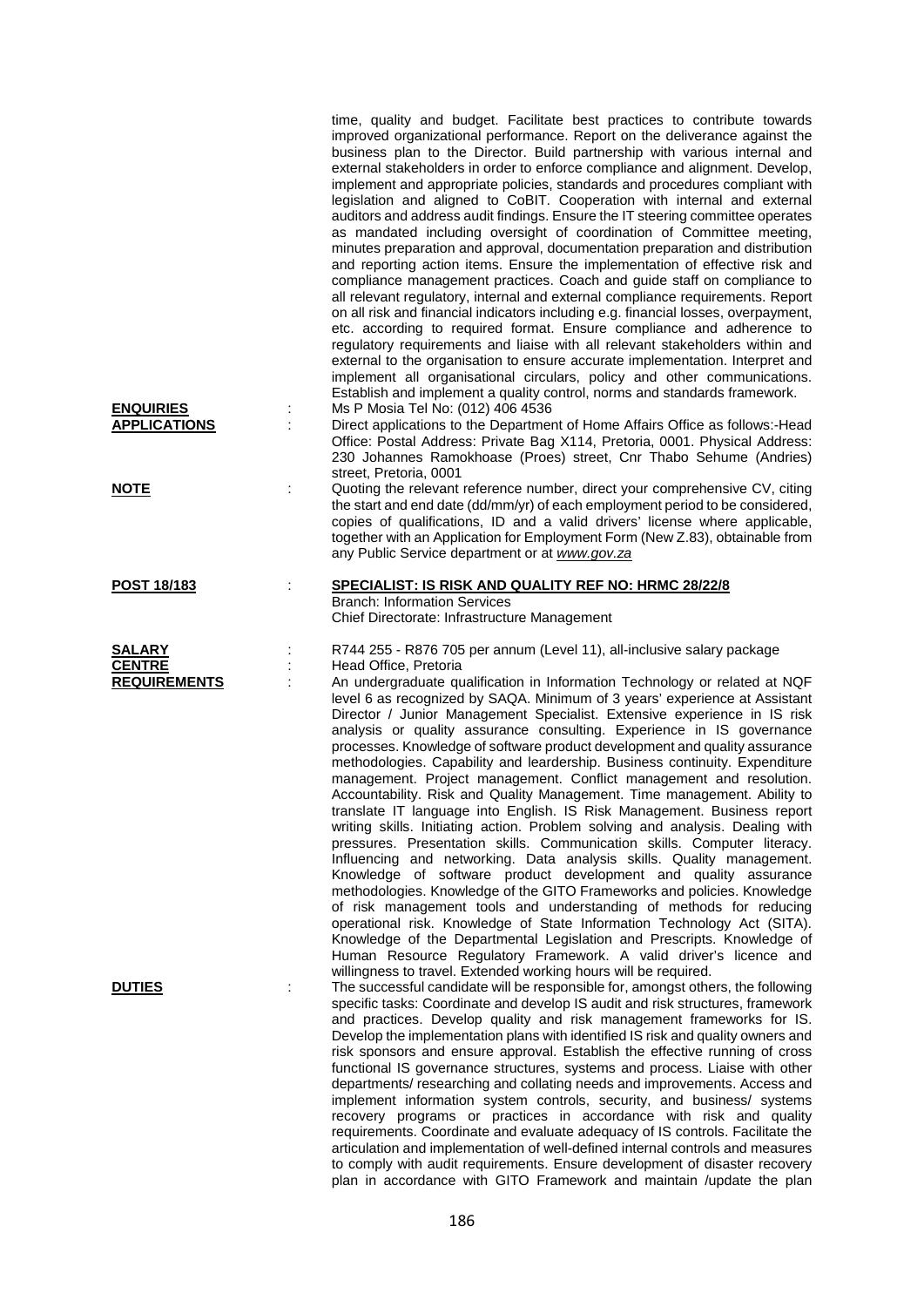|                                         | manually. Coordinate quality and risk management frameworks, systems,<br>processes and procedures. Coordinate, identify and characterise risks in the<br>different technological areas (General technology risks). Coordinate and<br>conduct IT risk assessments and audits within the branch. Ensure consistency<br>and uniformity of IS risk management processes in the branch. Coordinate and<br>monitor the effective operation of IS risk management systems. Track risk<br>management activities, including reporting, measuring and consolidation<br>procedures. Prepare updates and reviews of the IS risk management program<br>(risk register, process, status implementation). Consolidate and analyse the<br>exposure to risks overall (viruses, overload, etc.). Coordinate and validate<br>systems, software and quality assurance process. Conduct bi-annual tests<br>with regards to recovery procedures. Coordinate risk and quality operations of<br>the unit. Ensures appropriate technical standards and procedures are defined.<br>Create and build partnerships with various internal stakeholders in order to<br>enforce compliance. Plan and prioritise the portfolio of initiatives and ensure<br>that the initiatives are defined in terms of their expected value to the business.<br>Ensure the consistence monitoring of benefit realisation and customer<br>satisfaction from IS initiatives implemented. Ensure that industry trends and<br>dynamics are monitored and new technologies are subsequently evaluated for<br>investment. Proactively invest and ensure implementation of new technologies<br>to drive business performance. Ensure consistent alignment of technology<br>initiatives with business goals and standards and take corrective action where<br>required. Interpret business strategies, issues and requirements. Develop<br>change programmes and projects to address them. Ensure the implementation<br>of effective risk and compliance management practices. Monitor and detect<br>violations and expectations to the mandated requirements. Liaise with internal<br>audit teams to facilitate compliance with audit information requirements. Work<br>with internal and external auditors on enterprise level deficiencies. Ensure that<br>high- risk items are mitigated or properly controlled. Provide objective<br>assessments of the company's compliance to legislation governing the<br>organization's information technology systems and industry-specific<br>regulations. Provide advice and guidance to IS users regarding the effective<br>implementation of risk processes and procedures. Develop, document,<br>maintain and measure compliance with respect to policies, procedures and<br>standards. Keep up to date with any changes in the legislative framework and<br>taking ownership and implement necessary steps/ actions to ensure that the<br>client is compliant. Conduct studies, analyses or specific projects relating to IS<br>quality and risk management. Develop IS risk management training programs<br>and internal memos. Establish and implement a quality control, norms and<br>standards framework for human resource stakeholder interaction and service<br>delivery. Comply with the departmental policies, procedures and Treasury<br>Regulations to ensure that supply chain management and asset are effectively.<br>Manage the (Human, Financial and Physical) resources in the unit. Provide<br>inputs into the compilation of the annual budget. Monitor the expenditure is in<br>line with financial requirements and unit's objectives. Liaise with internal<br>business unit to ensure that supply chain management and asset management<br>are affectively managed. Provide information relative to the identification and<br>development of objectives, goals and strategy relative to individual functional |
|-----------------------------------------|-------------------------------------------------------------------------------------------------------------------------------------------------------------------------------------------------------------------------------------------------------------------------------------------------------------------------------------------------------------------------------------------------------------------------------------------------------------------------------------------------------------------------------------------------------------------------------------------------------------------------------------------------------------------------------------------------------------------------------------------------------------------------------------------------------------------------------------------------------------------------------------------------------------------------------------------------------------------------------------------------------------------------------------------------------------------------------------------------------------------------------------------------------------------------------------------------------------------------------------------------------------------------------------------------------------------------------------------------------------------------------------------------------------------------------------------------------------------------------------------------------------------------------------------------------------------------------------------------------------------------------------------------------------------------------------------------------------------------------------------------------------------------------------------------------------------------------------------------------------------------------------------------------------------------------------------------------------------------------------------------------------------------------------------------------------------------------------------------------------------------------------------------------------------------------------------------------------------------------------------------------------------------------------------------------------------------------------------------------------------------------------------------------------------------------------------------------------------------------------------------------------------------------------------------------------------------------------------------------------------------------------------------------------------------------------------------------------------------------------------------------------------------------------------------------------------------------------------------------------------------------------------------------------------------------------------------------------------------------------------------------------------------------------------------------------------------------------------------------------------------------------------------------------------------------------------------------------------------------------------------------------------------------------------------------------------------------------------------------------------------------------------------------------------------------------------------------------------------------------------------------------------------------------------------------------------------------------------------------------------------------------------------------------------------------------------------------------------------------------------------------------------------------------------------------------------------------------------------------------------------------------------------------------------------------|
| <b>ENQUIRIES</b><br><b>APPLICATIONS</b> | areas.<br>Ms P Mosia Tel No: (012) 406 4536<br>Direct applications to the Department of Home Affairs Office as follows:-Head<br>Office: Postal Address: Private Bag X114, Pretoria, 0001. Physical Address:<br>230 Johannes Ramokhoase (Proes) street, Cnr Thabo Sehume (Andries)                                                                                                                                                                                                                                                                                                                                                                                                                                                                                                                                                                                                                                                                                                                                                                                                                                                                                                                                                                                                                                                                                                                                                                                                                                                                                                                                                                                                                                                                                                                                                                                                                                                                                                                                                                                                                                                                                                                                                                                                                                                                                                                                                                                                                                                                                                                                                                                                                                                                                                                                                                                                                                                                                                                                                                                                                                                                                                                                                                                                                                                                                                                                                                                                                                                                                                                                                                                                                                                                                                                                                                                                                                             |
| <b>NOTE</b>                             | street, Pretoria, 0001<br>Quoting the relevant reference number, direct your comprehensive CV, citing<br>the start and end date (dd/mm/yr) of each employment period to be considered,<br>copies of qualifications, ID and a valid drivers' license where applicable,<br>together with an Application for Employment Form (New Z.83), obtainable from<br>any Public Service department or at www.gov.za                                                                                                                                                                                                                                                                                                                                                                                                                                                                                                                                                                                                                                                                                                                                                                                                                                                                                                                                                                                                                                                                                                                                                                                                                                                                                                                                                                                                                                                                                                                                                                                                                                                                                                                                                                                                                                                                                                                                                                                                                                                                                                                                                                                                                                                                                                                                                                                                                                                                                                                                                                                                                                                                                                                                                                                                                                                                                                                                                                                                                                                                                                                                                                                                                                                                                                                                                                                                                                                                                                                       |
| <u>POST 18/184</u>                      | <b>APPLICATION ADMINISTRATOR REF NO: HRMC 28/22/9</b><br><b>Branch: Information Services</b><br>Chief Directorate: Application Maintenance and Support                                                                                                                                                                                                                                                                                                                                                                                                                                                                                                                                                                                                                                                                                                                                                                                                                                                                                                                                                                                                                                                                                                                                                                                                                                                                                                                                                                                                                                                                                                                                                                                                                                                                                                                                                                                                                                                                                                                                                                                                                                                                                                                                                                                                                                                                                                                                                                                                                                                                                                                                                                                                                                                                                                                                                                                                                                                                                                                                                                                                                                                                                                                                                                                                                                                                                                                                                                                                                                                                                                                                                                                                                                                                                                                                                                        |
| <u>SALARY</u>                           | R382 245 - R450 255 per annum (Level 09), A basic salary. In addition, a range                                                                                                                                                                                                                                                                                                                                                                                                                                                                                                                                                                                                                                                                                                                                                                                                                                                                                                                                                                                                                                                                                                                                                                                                                                                                                                                                                                                                                                                                                                                                                                                                                                                                                                                                                                                                                                                                                                                                                                                                                                                                                                                                                                                                                                                                                                                                                                                                                                                                                                                                                                                                                                                                                                                                                                                                                                                                                                                                                                                                                                                                                                                                                                                                                                                                                                                                                                                                                                                                                                                                                                                                                                                                                                                                                                                                                                                |
| <b>CENTRE</b>                           | of competitive benefits are offered.<br>Head Office, Pretoria                                                                                                                                                                                                                                                                                                                                                                                                                                                                                                                                                                                                                                                                                                                                                                                                                                                                                                                                                                                                                                                                                                                                                                                                                                                                                                                                                                                                                                                                                                                                                                                                                                                                                                                                                                                                                                                                                                                                                                                                                                                                                                                                                                                                                                                                                                                                                                                                                                                                                                                                                                                                                                                                                                                                                                                                                                                                                                                                                                                                                                                                                                                                                                                                                                                                                                                                                                                                                                                                                                                                                                                                                                                                                                                                                                                                                                                                 |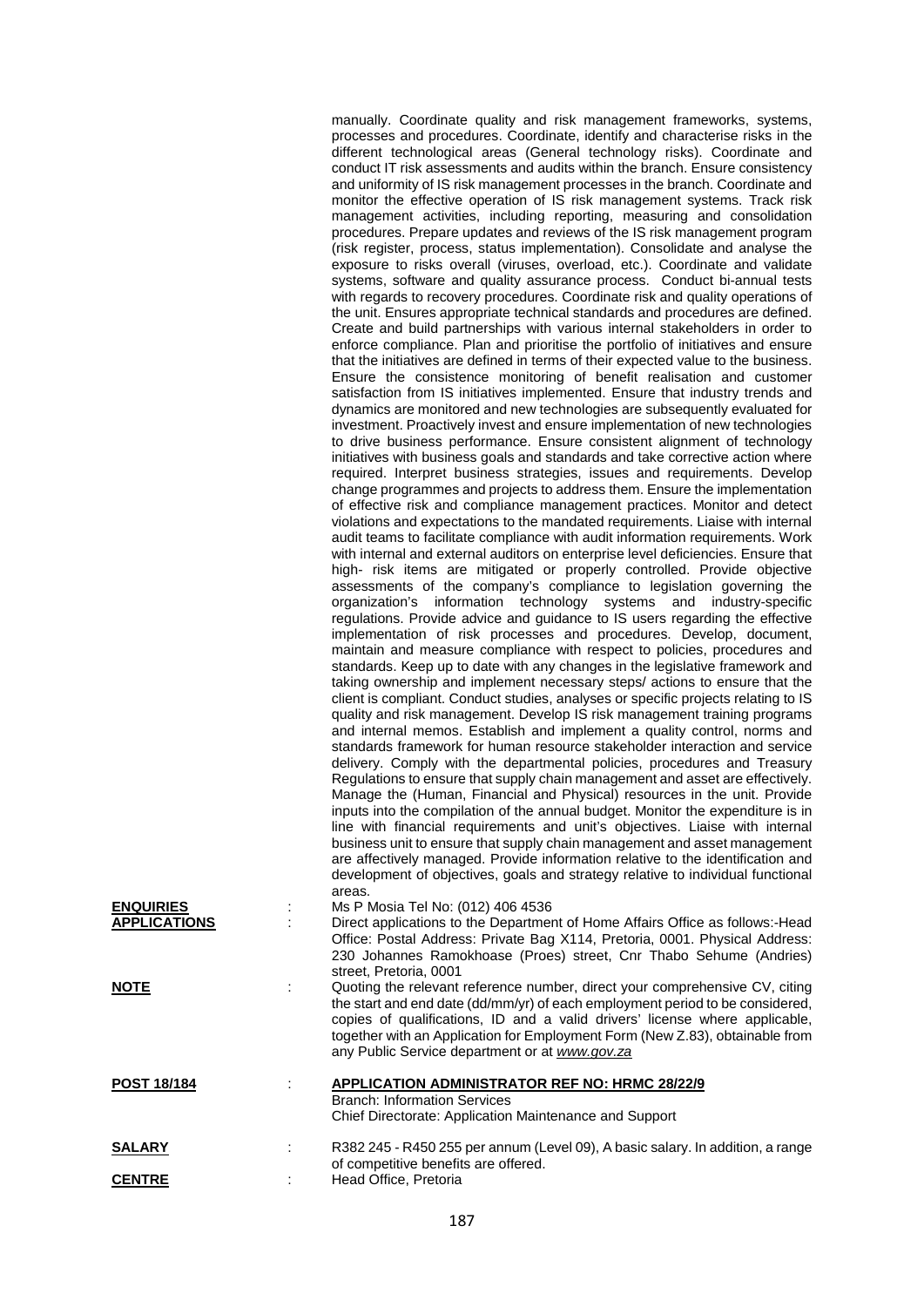**REQUIREMENTS** : An undergraduate qualification in Information Technology / Computer Science or related at NQF level 6 as recognized by SAQA. 3 years' experience in Application Management environment. Solid experience in programming languages and system development and administration. Experience of systems analysis, prioritizing changes, reporting services and testing procedures. Experience and relevant knowledge in different maintenance and database tools, techniques. Knowledge of the basic configuration of the various systems used by DHA (National Population Register, EDMS, BAS). Knowledge of the E government policy framework consultation paper developed by GITO. Knowledge of the State Information Technology Agency Act 88 of 1998. Knowledge of all departmental Legislations and Prescripts. Sound knowledge of Minimum Information Security Standards (MISS). The position paper on information security ISO 17799. Knowledge of all departmental Legislations and Prescripts. Knowledge of the Public Service Regulatory Framework. Understanding of departmental legislation as well as Human Resources legislation and prescripts. Project Management and administration. Time management, business continuity and business report writing. Applications administration and maintenance. Ability to translate IT language into English. Conflict management and resolution. Supervisory and presentation skills. Work Style: foresight, analysis and logic, systematic and orderly planning. Proficient in development environment, Ms Office Suite, Visio, Ms Project. Problem solving and analysis. Teamwork, assertiveness and attention to detail. Ability to meet deadlines. A valid drivers' license and willingness to travel. On-call and working extended hours may be required.

**DUTIES** The successful candidate will be responsible for, amongst others, the following specific tasks: Provide End User application support relating to specified applications. Deliver telephone and physical support to end-user community on application related problems, questions, use and assist with resolution of errors. Track IS solution defects and their resolutions and make recommendations to Management in terms of trends. Research, plan, install, configure, troubleshoot, maintain and upgrade applications. Connect users to applications and provide initial training on applications where required. Perform installation services and upgrades for clients in accordance with the appropriate work order. Conduct maintenance of user roles and implement authorisation configurations. Ensure availability of applications to SLAs. Resolve system problems and document resolutions for future reference. Take actions to ensure prevention of defects. Implement tools to monitor and track application performance. Maintain and implement applications in accordance with business requirements. Collaborate with management regarding application changes. Ensure configuration and delivery of reports as delegated by Manager based on request from management and business analysts. Take ownership of application configurations. Collect information to analyse and evaluate existing Programme change requests. Coordinate the customization and adaptation of existing programs to meet users' requirements. Ensure effective execution of batch jobs, interface and output services. Ensure successful business transformation. Compile tactical plans aligned to business requirements to ensure effective strategy execution. Recommend and implement continuous performance improvement initiatives. Revisit, review and streamline all processes to ensure accuracy and efficiency in operations execution. Keep abreast with industry and specifically international Public Sector developments. Oversee successful system and process enhancements, updates and amendments in the unit. Monitor and participate in the implementation of efficiency improvement projects. Ensure the implementation of effective risk and compliance management practices. Comply to all relevant regulatory, internal and external compliance requirements. Report on all risk and financial indicators including e.g. financial losses, overpayment, etc. according to required format. Ensure compliance and adherence to regulatory requirements and liaise with all relevant stakeholders within and external to the organisation to ensure accurate implementation. Interpret and implement all organisational circulars, policy and other communications. Establish and implement a quality control, norms and standards framework. Manage physical and human resources. Develop an activity plan for the unit against the work plan. Assess performance of divisions against targets and objectives and recommend training and development interventions. Implement tools for efficient sharing of information and foster commitment of employees towards achieving similar objective. Monitor and report on the utilization of assets. Co-ordinate